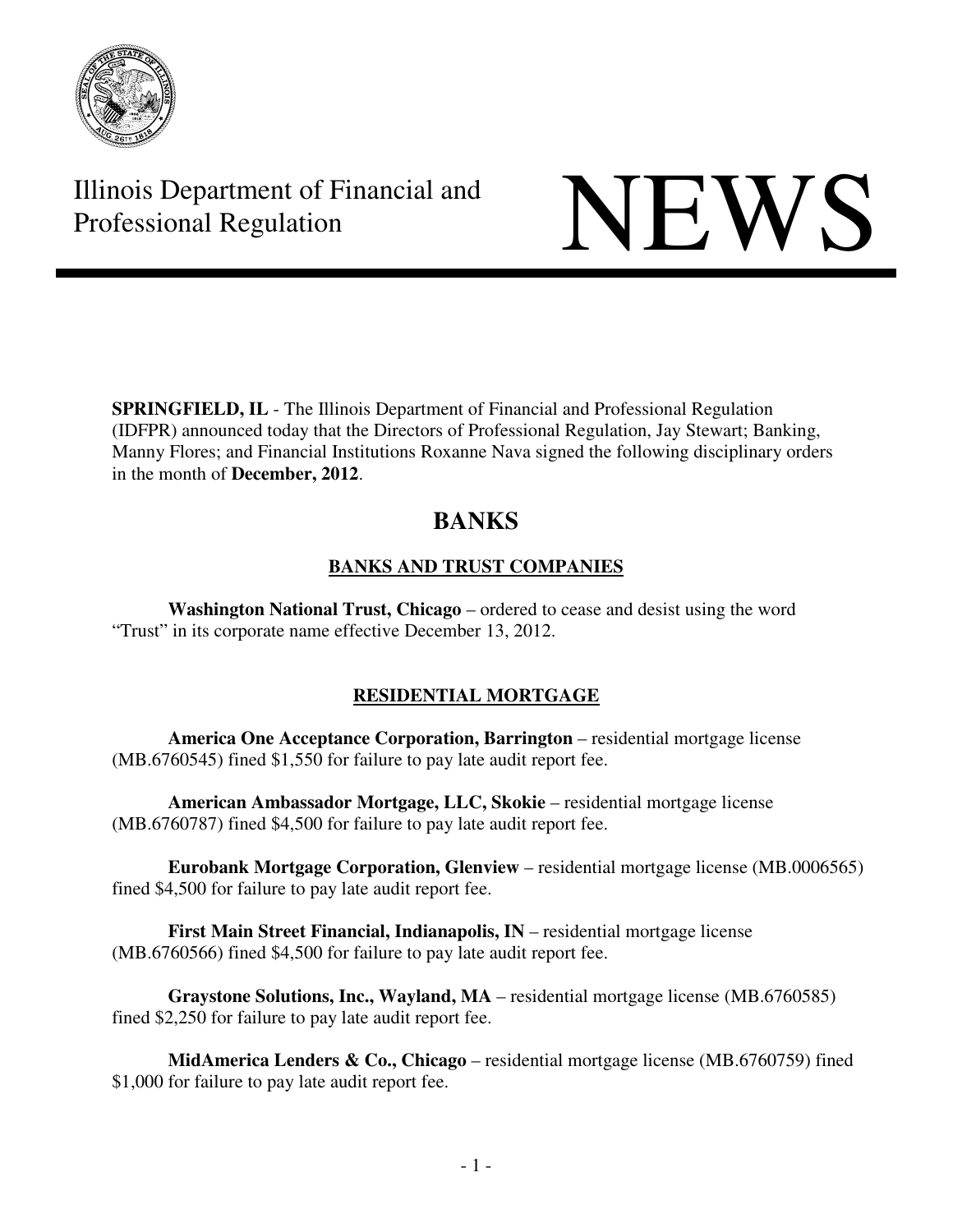**Mid Nation Mortgage Corporation, Springfield, MO** – residential mortgage license (MB.6760767) fined \$3,950 for failure to pay late audit report fee.

**Precision Funding Group, LLC, Cherry Hill, NJ** – residential mortgage license (MB.6760827) fined \$3,950 for failure to pay late audit report fee.

 **United Funding, Inc., St. Charles** – residential mortgage license (MB.6760553) fined \$150 for failure to pay late audit report fee.

# **Financial Institutions**

### **CURRENCY EXCHANGE**

 **47th & King Drive Currency Exchange, Inc., 432 E. 47th Street, Chicago --** Currency Exchange License (3581) fined \$1,000 for cashing a post dated check.

 **87th & Bishop Currency Exchange, Inc., 1435 W. 87th Street, Chicago –** Currency Exchange License (3012) fined \$2,000 for failure to maintain the statutorily required minimum net worth during the examination period.

 **Chicago Heights Currency Exchange, Inc., 82 Illinois Street, Chicago Heights –**  Currency Exchange License (2269) fined \$8,000 for failure to maintain the statutorily required minimum net worth.

 **Great Lakes Currency Exchange, Inc., 832 W. Fullerton Avenue, Chicago –**  Currency Exchange License (703) fined \$1,000 for failure to have their renewal certificate posted.

 **Little Village Currency Exchange, Inc., 3025 W. 26th Street, Chicago –** Currency Exchange License (3668) fined \$1,000 for late filing of their license renewal.

 **Mannheim & Touhy Currency Exchange, Inc., 7068 N. Mannheim Road, Rosemont –** Currency Exchange License (3789) fined \$1,000 for failure to have their license posted.

 **New 31st & Kedzie Currency Exchange, Inc., 3045 S. Kedzie Avenue, Chicago –**  Currency Exchange License (3251) fined \$1,000 for failure to have their renewal certificate posted.

### **CONSUMER CREDIT**

**Advance America, Cash Advance Centers of IL, Inc., East Peoria - PLRA License** #1054 fined \$1,000 for the following violation: Lender made an installment payday loan exceeding 22.5% of the obligor's gross monthly income or Lender made a payday loan exceeding 25% of the obligor's gross monthly.

 **Affinity Cash Loans, Ottawa** – CILA License #3129 fined \$90,700 for the following violations: The annual percentage rate is not accurately disclosed. Lender is making payday loans but is not licensed under the Payday Loan Reform Act. Lender made a Small Consumer loan exceeding 99% Annual Percentage Rate.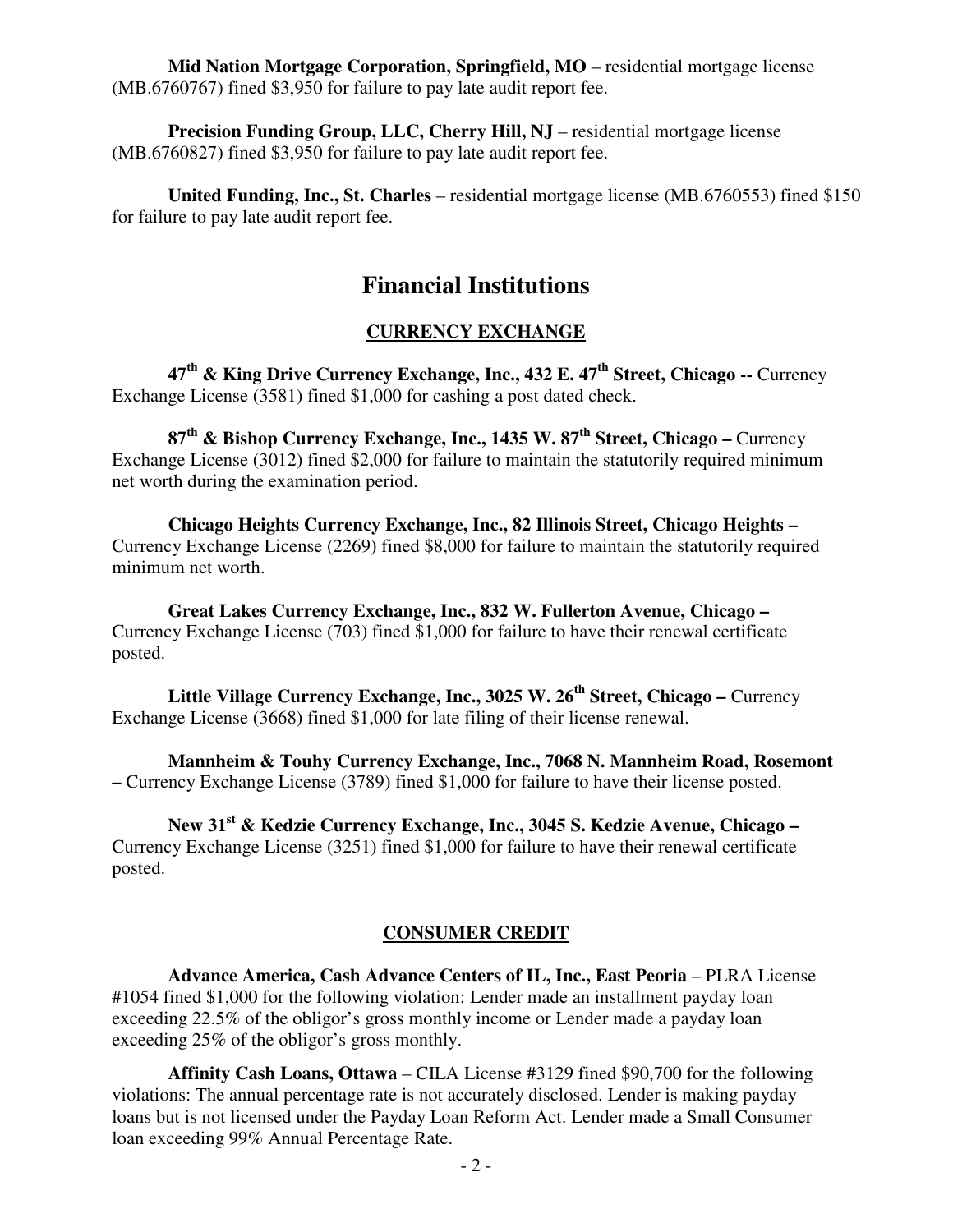**Affinity Cash Loans, Sycamore** – CILA License #3424 fined \$83,350 for the following violations: Improper simple interest calculations. Lender is making payday loans but is not licensed under the Payday Loan Reform Act. Lender made a small consumer loan exceeding 99% Annual Percentage Rate.

 **AFS Acceptance, LLC, Ft. Lauderdale, FL** – Sales Finance License #1314 fined \$1,225 for the following violations: Security is not released. Executed copy of paid contract or other legal document retained in the file but not stamped "PAID IN FULL" or equivalent.

 **America's Financial Choice, Inc., Calumet City** – CILA License #2713 fined \$1,600 for the following violations: The annual percentage rate is not accurately disclosed. Security is not properly disclosed. Small consumer loan is not fully amortized or is not repayable in its entirety in a minimum of 6 substantially equal payments with a period of no less than 180 days to maturity.

 **America's Financial Choice, Inc., Jerome –** PLRA License #1788 fined \$2,400 for the following violations: The annual percentage rate is not accurately disclosed. Improper simple interest calculations. Official income documentation was not the required type for a payday loan or was not for income for the 30 days preceding the loan.

 **Arcangel Investments, Lombard** -- CILA License #3535 fined for \$1,000 for the following violation: Licensee did not follow proper procedures when ceasing operations, closing business, or filing for bankruptcy.

 **Banner Finance of S.A., Inc., Marion** –CILA License #862 fined \$1,100 for the following violation: Lender did not accurately input borrower's gross monthly income into the database for a small consumer loan.

 **Bay Finance Company, LLC, Wausau, WI** –Sales Finance License #1156 fined \$2,200 for the following violations: Licensee did not maintain a positive net worth of a minimum of \$30,000. Security is not properly disclosed. Executed copy of paid contract or other legal document retained in file but not stamped "PAID IN FULL" or equivalent

 **Blackhawk Finance, Inc., Des Plaines** –Sale Finance License #1294 fined \$2,725 for the following violations: Amendment to closed end contract or retail contract was not signed by obligor and lender. Repossession file does not indicate a statement of final accounting containing the required information was sent to borrower. The licensee did not have receipts to document charges in connection with the sale of collateral.

 **BMK Financial, Inc., Oak Brook** – Sales Finance License #1393 fined \$6,600 for the following violations: The loan document or other legal instrument contains blanks. A legal instrument taken in connection with the loan does not bear the loan/transaction number. Security is not properly disclosed.

 **Broadway Loan Company, Chicago –** CILA License #3616 fined \$1,000 for the following violation: Lender did not accurately input borrower's gross monthly income into the database for a small consumer loan.

 **Buckeye Check Cashing of Illinois, LLC d/b/a First Cash Advance, Blue Island** – PLRA License #1819 fined \$7,300 for the following violations: Lender did not input accurate information into the database to determine if the obligor was eligible for a loan. Lender did not enter into the database that the borrower's loan was paid in full or cancelled on the day the transaction was made. Loans over 25% of borrower's income; Lender made a payday loan resulting in the borrower having combined outstanding payday loan principal balances greater than 25% of the borrower's gross monthly income.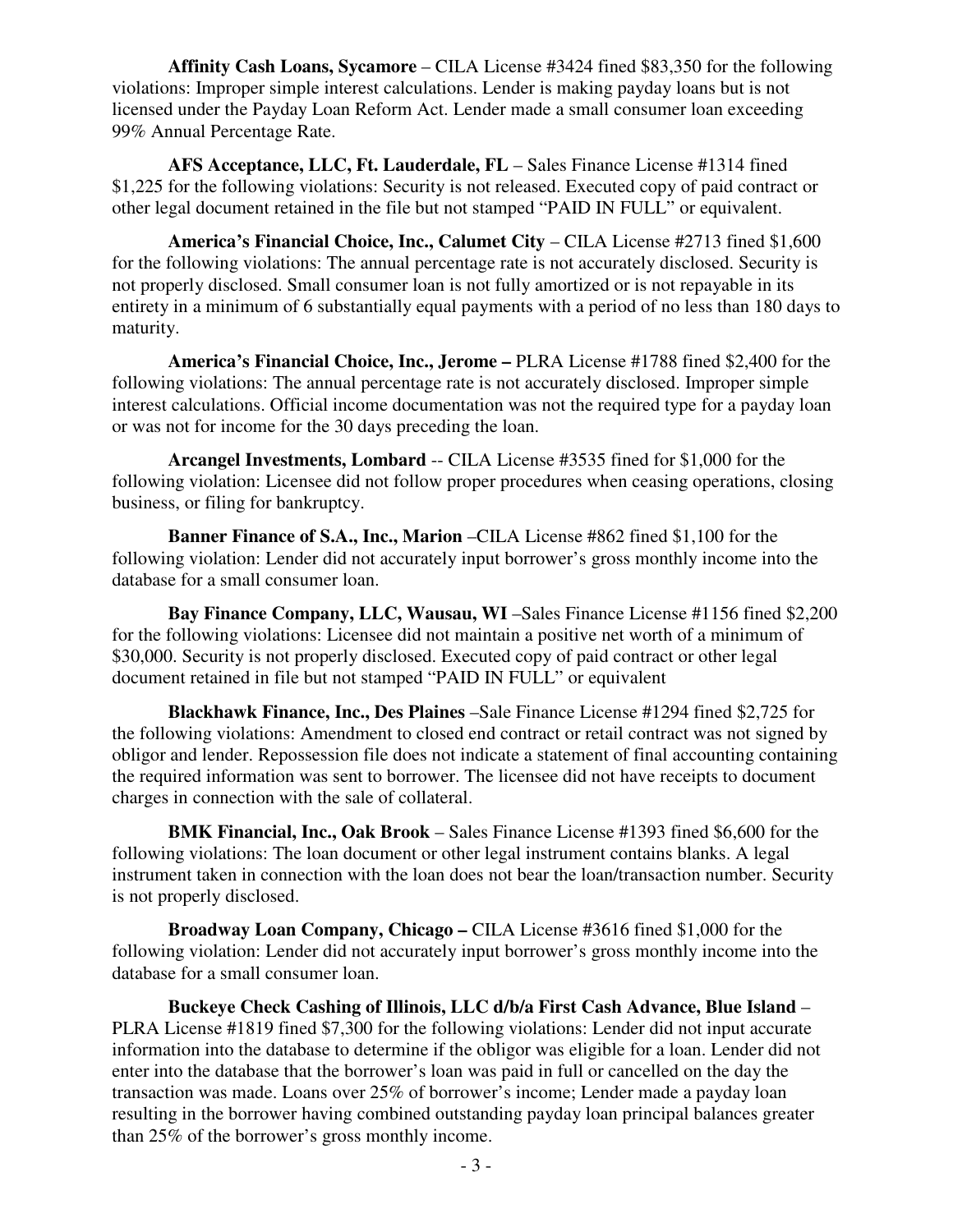**Buckeye Check Cashing of Illinois, LLC d/b/a First Cash Advance, Chicago** – PLRA License #1821 fined \$2,275 for the following violations: The licensed location does not maintain a complete permanent file. The annual percentage rate is not accurately disclosed.

**Buckeye Check Cashing of Illinois, LLC, Chicago – PLRA License #1815 fined** \$1,375 for the following violations: The licensed location does not maintain a complete permanent file. The annual percentage rate is not accurately disclosed.

 **Buy Here, Pay Here, Inc., Carbondale** – Sales Finance License #1139 fined \$3,750 for the following violations: Improper simple interest calculations. Original documents or approved equivalent not cancelled or returned following payoff. Repossession file does not contain a copy of the condition of collateral in the time of repossession.

 **Calzante Investments Inc., Chicago** – CILA License #3536 fined \$3,750 for the following violations: The payment receipt does not accurately show the required elements. The payment record for a simple interest loan does not show the amount and date of each payment of principal and interest, the principal balance due, the date to which interest is paid or itemize other charges collected. Lender did not input information into the database within 90 days after making a small consumer loan.

 **Capital Solutions Investments II, Inc., Cahokia –** CILA License #2898 fined \$6,300 for the following violations: Lender did not input information into database within 90 days after making a small consumer loan. Improper acquisition fee was taken.

 **Check Into Cash of Illinois, LLC, Springfield** – CILA License #1292 fined \$2,450 for the following violations: Original documents or equivalent not cancelled or returned following payoff. Repossession file does not contain signed receipts showing the collateral purchased, the amount paid, and the name of the obligor. Repossession file does not contain a copy of the condition of the collateral at the time of repossession.

 **Chicago Finance Center, Chicago** – CILA License #3470 fined \$4,750 for the following violations: A legal instrument taken in connection with the loan does not bear the loan/transaction number. Repossession file does not contain a copy of the condition of collateral at the time of repossession. Security is not released.

 **CMK Investment, Inc., Wood Dale** – CILA License #3163 fined \$1,825 for the following violations: Original documents or approved equivalent not cancelled or returned following payoff. The payment receipt does not accurately show the required elements. The payment record for a simple interest loan does not show the amount and date of each payment of principal and interest, the principal balance due, the date to which interest is paid or itemize other charges collected.

 **CMK Investments, Inc., Elgin –** CILA License #3322 fined \$2,575 for the following violations: Licensed location did not prominently display the license or renewal certificate. The periodic interest charge is incorrect. The payment receipt does not accurately show the required elements.

 **CMK Investments, Inc., Elmhurst** – CILA License #3351 fined \$1,650 for the following violations: The loan document or other legal instrument contains blanks. Security is not properly disclosed. The payment receipt does not accurately show the required elements.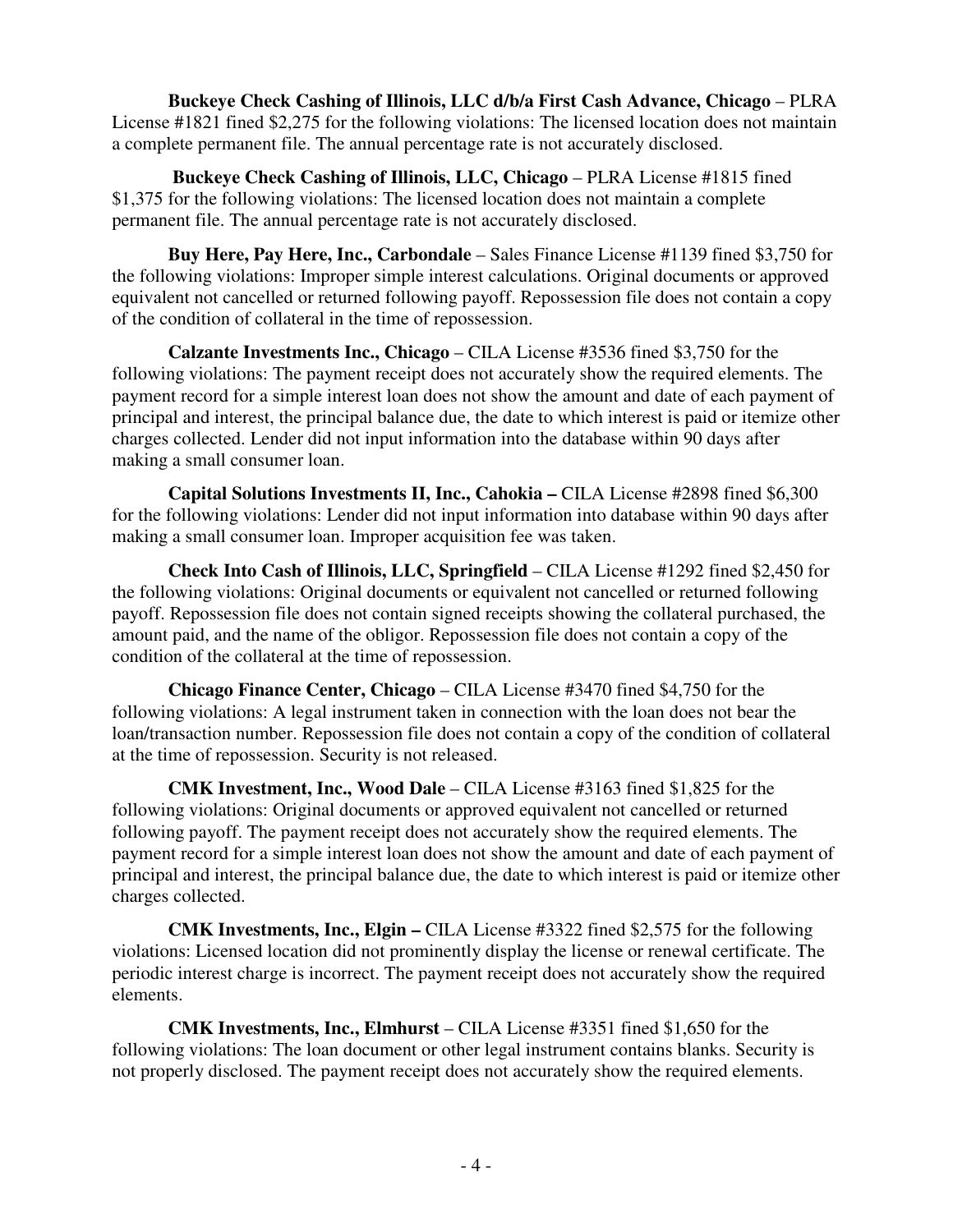**CMK Investments, Inc., Elmhurst** – CILA/Sales Finance License #3351 fined \$2,800 for the following violations: Security is not properly disclosed. Licensee made a loan of money directly to the borrower using loan contract secured by the retail purchase of goods or services. The licensee failed to comply with any provision of this Act or any order, decision, finding, rule, regulation or direction of the Director lawfully made pursuant to the authority of this act.

 **CMK Investments, inc., Peoria** – CILA/Sales Finance License #3013 fined \$1,400 for the following violations: Lender imposed on a borrower's fees or charges other than those specifically authorized by this Act. Licensee made a loan of money directly to the borrower using loan contract secured by the retail purchase of goods or services. The licensee failed to comply with any provision of this Act or any order, decision, finding, rule, regulation or direction of the Director lawfully made pursuant to the authority of this act.

 **CMK Investments, Inc., Rockford** – CILA/Sales Finance License #2373 fined \$1,500 for the following violations: Licensee made a loan of money directly to the borrower using loan contract secured by the retail purchase of goods or services. The licensee failed to comply with any provision of this Act or any order, decision, finding, rule, regulation or direction of the Director lawfully made pursuant to the authority of this act.

 **CMK Investments, Inc., Rockford** – CILA/Sales Finance License #2587 fined \$2,100 for the following violations: Licensee made a loan of money directly to the borrower using loan contract secured by the retail purchase of goods or services. The licensee failed to comply with any provision of this Act or any order, decision, finding, rule, regulation or direction of the Director lawfully made pursuant to the authority of this act.

 **CMK investments, Inc., Schaumburg** – CILA License #2159 fined \$1,350 for the following violations: Licensed location is not maintaining posted hours. Security is not properly disclosed. The payment receipt does not accurately show the required elements.

 **CNAC--Glendale Heights, Inc., Glendale Heights** – Sales Finance License #1280 fined \$1,500 for the following violation: The loan document or other legal instrument contains blanks.

**Community Home Financial Services, Inc., Jackson, MS - Sales Finance License** #1095 fined \$2,500 for the following violations: Licensee did not maintain a positive net worth of a minimum of \$30,000. Licensee did not make off-site records available to examiner within 72 hours. Licensee did not provide requested documents or information during the exam.

 **Cottonwood Financial Illinois, LLC, Charleston** – CILA License #3370 fined \$19,250 for the following violations: Title-secured lender did not obtain borrower's most recent income documentation available at the time the loan was made. Lender did not enter into the database that the borrower's loan was paid in full or cancelled on the day the transaction was made. Titlesecured loan is not repayable in weekly, bi-weekly, semi-monthly or monthly installments.

 **Cottonwood Financial Illinois, LLC, Chester** – CILA License #3369 fined \$15,400 for the following violations: Payment history of the repossession account does not properly identify the proceeds from the sale of collateral. Title-secured loan is not repayable in weekly, bi-weekly, semi-monthly, or monthly installments.

 **Cottonwood Financial Illinois, LLC, Chester** – PLRA License #1608 fined \$5,425 for the following violations: Original documents or approved equivalent not cancelled or returned following payoff. Lender did not obtain any official documentation of the borrower's income before making a payday or title-secured loan. Lender made an installment payday loan exceeding 22.5% of the obligor's gross monthly income or lender made a payday loan exceeding 25% of the obligor's gross monthly income.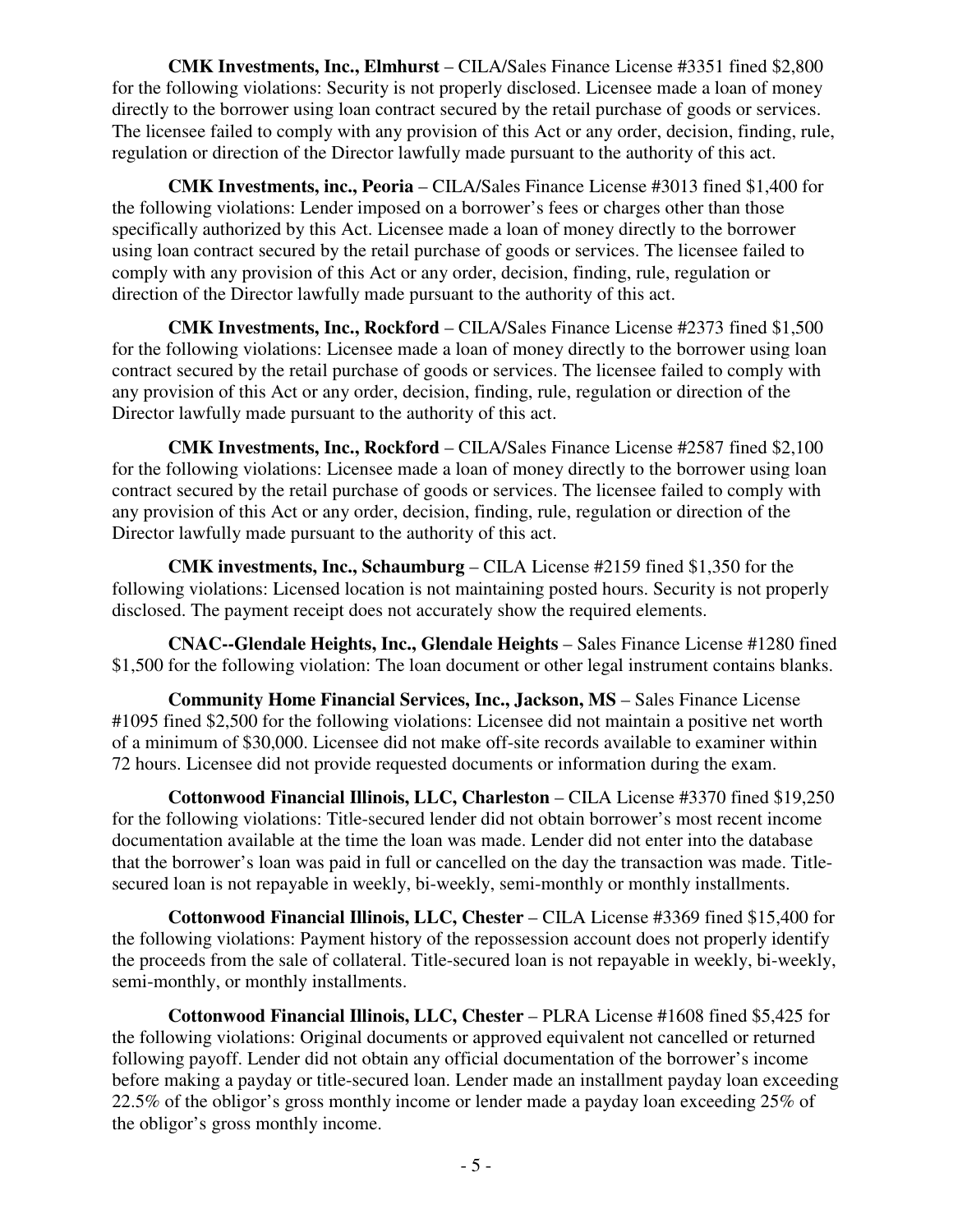**Cottonwood Financial Illinois, LLC, Crest Hill** – CILA License #3365 fined \$ 26,225 for the following violations: The loan document or other legal instrument contains blanks. Lender did not input accurate information into the database to determine if the obligor was eligible for a loan. Licensee did not properly update the state database with the required information on the day the transaction or event occurred.

 **Cottonwood Financial Illinois, LLC, DuQuoin** – PLRA License #1606 fined \$2,000 for the following violations: Lender did not obtain official documentation of the borrower's income before making a payday or title secured loan. Lender made an installment payday loan exceeding 22.5% of the obligor's gross monthly income or Lender made a payday loan exceeding 25% of the obligor's gross monthly.

 **Cottonwood Financial Illinois, LLC, DuQuoin**– CILA License #3367 fined \$16,025 for the following violations: Improper simple interest calculations. Original documents or approved equivalent not cancelled or returned following payoff. Title-secured loan is not repayable in weekly, bi-weekly, semi-monthly, or monthly installments.

 **Cottonwood Financial Illinois, LLC, Effingham** – CILA License #3361 fined \$15,600 for the following violations: The annual percentage rate is not accurately disclosed. The loan contract does not accurately disclose the schedule of payments or the total of payments. Title- secured loan is not repayable in weekly, bi-weekly, semi-monthly, or monthly installments.

 **Cottonwood Financial Illinois, LLC, Elgin** – CILA License #3378 fined \$17,500 for the following violations: Title--secured lender did not obtain borrower's most recent income documentation available at the time the loan was made. Lender did not input accurate information into the database to determine if the obligor was eligible for a loan. Title-secured loan is not repayable in weekly, bi-weekly, semi-monthly, or monthly installments.

 **Cottonwood Financial Illinois, LLC, Highland** – CILA License #3395 fined \$4,325 for the following violations: Original documents or approved equivalent not cancelled or returned following payoff. Lender did not input accurate information into the database to determine if the obligor was eligible for a loan. Lender did not obtain any official documentation of the borrower's income before making a payday or title--secured loan.

 **Cottonwood Financial Illinois, LLC, Highland** – PLRA License #1596 fined \$1,400 for the following violations: Lender did not enter into the database that the borrower's loan was paid in full or cancelled on the day the transaction was made. Official income documentation was not the required type for a payday loan or was not for income for the 30 days preceding the loan. Lender made an installment payday loan exceeding 22.5% of the obligor's gross monthly income or Lender made a payday loan exceeding 25% of the obligor's gross monthly.

 **Cottonwood Financial Illinois, LLC, Loves Park** – CILA License #3363 fined \$16,000 for the following violations: Lender did not input accurate information into the database to determine if the obligor was eligible for a loan. Title-secured loan is not repayable in weekly, biweekly, semi-monthly, or monthly installments.

 **Cottonwood Financial Illinois, LLC, Marion**– PLRA License #1575 fined \$3,500 for the following violations: Official income documentation was not the required type for a payday loan or was not for income for the 30 days preceding the loan. Lender made an installment payday loan exceeding 22.5% of the obligor's gross monthly income or Lender made a payday loan exceeding 25% of the obligor's gross monthly.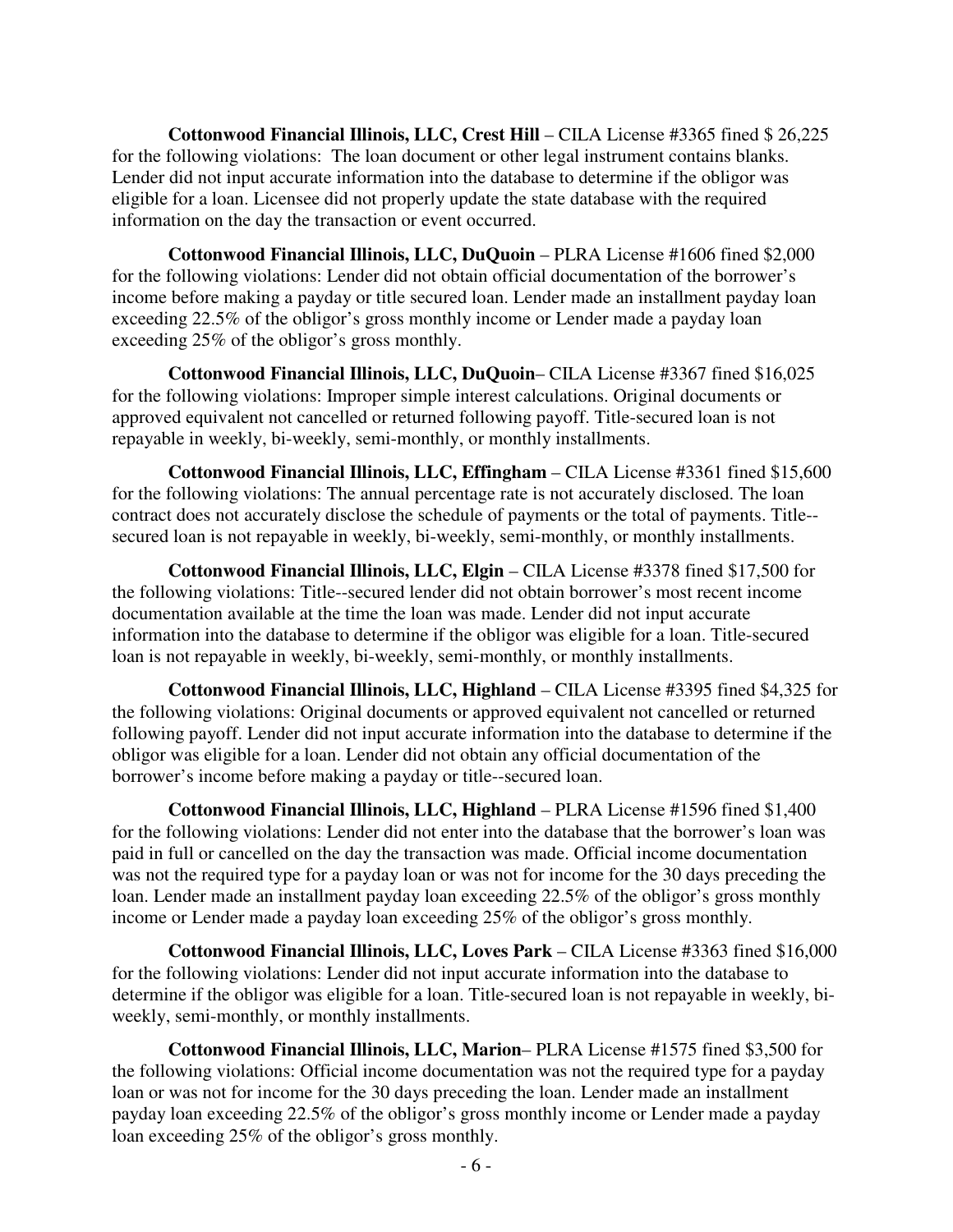**Cottonwood Financial Illinois, LLC, Mattoon** – CILA License #3357 fined \$17,050 for the following violations: Original documents or approved equivalent not cancelled or returned following payoff. Lender made a title-secured loan with a scheduled monthly payment exceeding 50% of the obligor's gross monthly income. Title-secured loan is not repayable in weekly, bi-weekly, semi-monthly, or monthly installments.

 **Cottonwood Financial Illinois, LLC, Morris** – CILA License #3379 fined \$15,025 for the following violations: Title-secured loan is not repayable in weekly, bi-weekly, semi-monthly, or monthly installments. Executed copy of paid contract or other legal document retained in file but not stamped "PAID IN FULL" or equivalent.

 **Cottonwood Financial Illinois, LLC, Mount Vernon** – CILA License #3385 fined \$15,050 for the following violations: The file or original papers for the loan is not properly maintained, improper simple interest calculations and title-secured loan is not repayable in weekly, bi-weekly, semi-monthly, or monthly installments.

 **Cottonwood Financial Illinois, LLC, Normal** – CILA License #3445 fined \$17,900 for the following violations: Recording fee or closing cost is collected but not paid. The file of original papers for the loan is not properly maintained. Title-secured loan is not repayable in weekly, bi-weekly, semi-monthly, or monthly installments.

 **Cottonwood Financial Illinois, LLC, Olney** – CILA License #3391 fined \$15,000 for the following violation: Title--secured loan is not repayable in weekly, bi-weekly, semi-monthly, or monthly installments

 **Cottonwood Financial Illinois, LLC, Ottawa** – CILA License #3381 fined \$16,000 for the following violation: Title-secured loan is not repayable in weekly, bi-weekly, semi-monthly, or monthly installments.

 **Cottonwood Financial Illinois, LLC, Peru** – CILA License #3446 fined \$15,200 for the following violations: Documentation is not in file to indicate lien was released or title was returned to borrower on a title-secured loan within 24 hours or 5 days if paid by check. Titlesecured loan is not repayable in weekly, bi-weekly, semi-monthly, or monthly installments. Security is not released.

 **Cottonwood Financial Illinois, LLC, Pontiac** – CILA License #3366 fined \$15,025 for the following violations: Documentation is not in file to indicate lien was released or title was returned to borrower on a title--secured loan within 24 hours or 5 days if paid by check. Titlesecured loan is not repayable in weekly, bi-weekly, semi-monthly, or monthly installments.

 **Cottonwood Financial Illinois, LLC, Quincy** – PLRA License #1589 fined \$1,525 for the following violations: original documents or approved equivalent not cancelled or returned following payoff. Lender did not obtain official documentation of the borrower's income before making a payday or title secured loan. Official income documentation was not the required type for a payday loan or was not for income for the 30 days preceding the loan.

 **Cottonwood Financial Illinois, LLC, Rockford** – CILA License #3362 fined \$15,000 for the following violation: Title-secured loan is not repayable in weekly, bi-weekly, semimonthly, or monthly installments.

 **Cottonwood Financial Illinois, LLC, Rockford** – CILA License #3375 fined \$19,150 for the following violations: The loan contract does not accurately disclose the schedule of payments or the total of payments. Lender did not input accurate information into the database to determine if the obligor was eligible for a loan. Title-secured loan is not repayable in weekly, biweekly, semi-monthly, or monthly installments.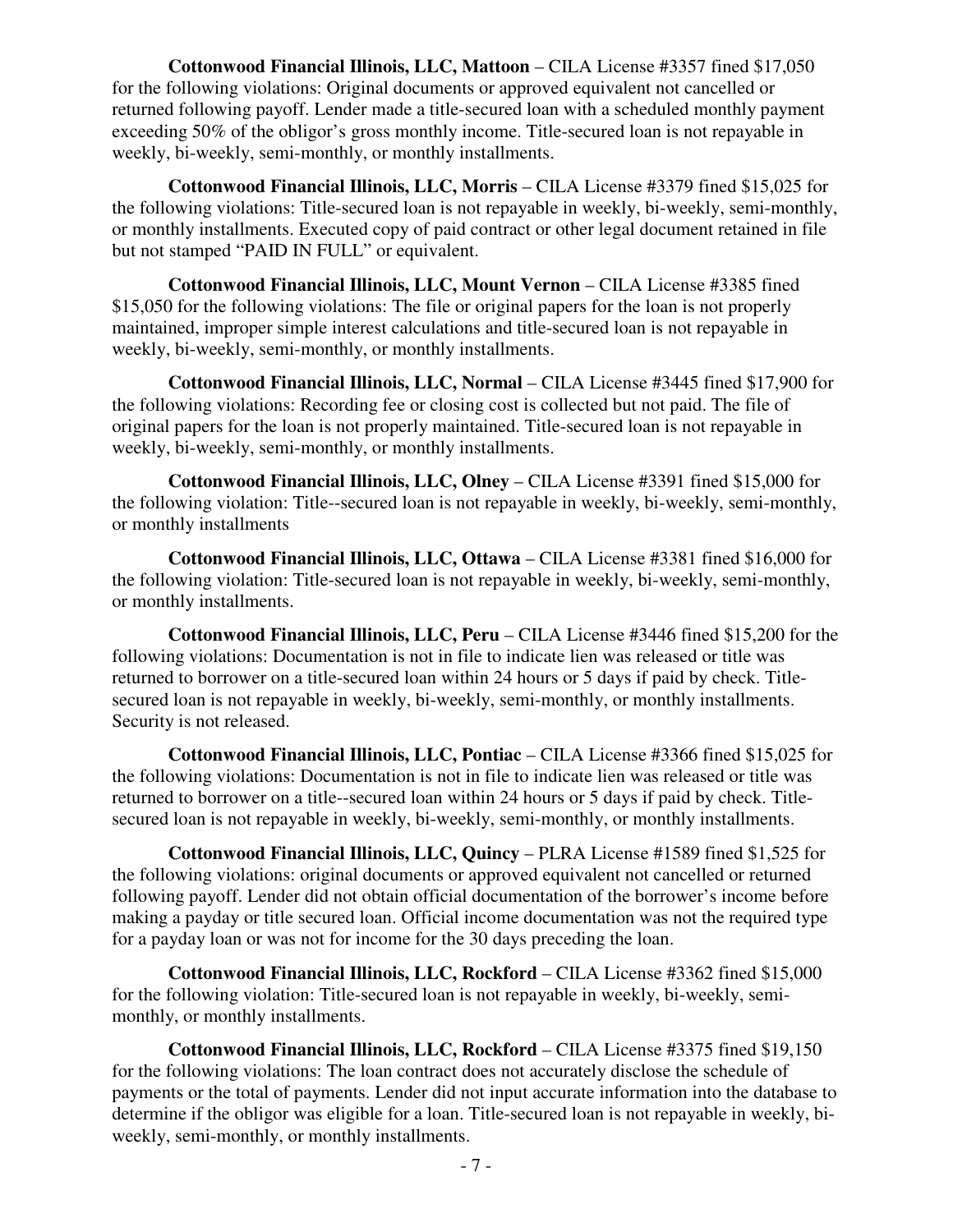**Cottonwood Financial Illinois, LLC, Rockford** – CILA License #3383 fined \$22,000 for the following violations: Lender did not input accurate information into the database to determine if the obligor was eligible for a loan. Title-secured loan is not repayable in weekly, biweekly, semi-monthly, or monthly installments.

 **Devon Financial Services, Inc., Chicago** – PLRA License #1319 fined \$4,150 for the following violations: Lender did not input accurate information into the database to determine if the obligor was eligible for a loan. Licensee did not properly update the state database with the required information on the day the transaction or event occurred. Lender charged more than \$15.50 per \$100 on the initial principal balance and/or on the principal balances scheduled to be outstanding during any installment period on an Installment Payday loan.

 **eCon Credit LP, Irving, TX** – Sales Finance License #1222 fined \$1,000 for the following violation: Interest or accounting handling charge rebate is insufficient.

 **Express Auto Finance, LLC, Skokie** –Sales Finance License #1348 fined \$2,250 for the following violations: A legal instrument taken in connection with the loan does not bear the loan/transaction number. Records do not indicate if repossession was voluntary or involuntary. Executed copy of paid contract or other legal document retained in file but not stamped "PAID IN FULL" or equivalent.

**Fireside Cash, Mission Hills, KS – Cease and Desist Order issued for unlicensed PLRA** and CILA lending.

 **First American Cash Advance, Inc., North Riverside** – PLRA License #1835 fined \$1,250 for the following violations: Licensee not operating under licensed name. The lender has not made an effort to contact the database provider in an attempt to get the database functioning.

 **First Western Finance Corporation, Downers Grove** – Sales Finance License #963 fined \$2,900 for the following violations: The licensed location did not properly maintain individual account records or transaction histories. Paid contract is not properly dated. Security is not released.

 **GFS II LLC, Saginaw, MI** – Sales Finance License #1363 fined \$3,375 for the following violations: A legal instrument taken in connection with the loan does not bear the loan/transaction number. Improper simple interest calculations.

 **Great American Finance Co., Chicago** – CILA/Sales Finance License #930 fined \$3,225 for the following violations: The loan document or other legal instrument contains blanks. A legal instrument taken in connection with the loan does not bear the loan/transaction number. Interest or account handling charge rebate is insufficient.

 **Great Lakes Specialty Finance, Inc., Chicago Heights** – PLRA License #1094 fined \$3,000 or the following violations: Lender did not input accurate information into the database to determine if the obligor was eligible for a loan. Lender charged more than \$15.50 per \$100 on the initial principal balance and/or the principal balances scheduled to be outstanding during any installment period on an Installment Payday loan.

 **Great Lakes Specialty Finance, Inc., Joliet** – PLRA License # 1104 fined \$5,050 for the following violations: Original documents or approved equivalent not cancelled or returned following payoff. Lender did not input accurate information into the database to determine if the obligor was eligible for a loan. Lender did not obtain any official documentation of the borrower's income before making a payday or title--secured loan.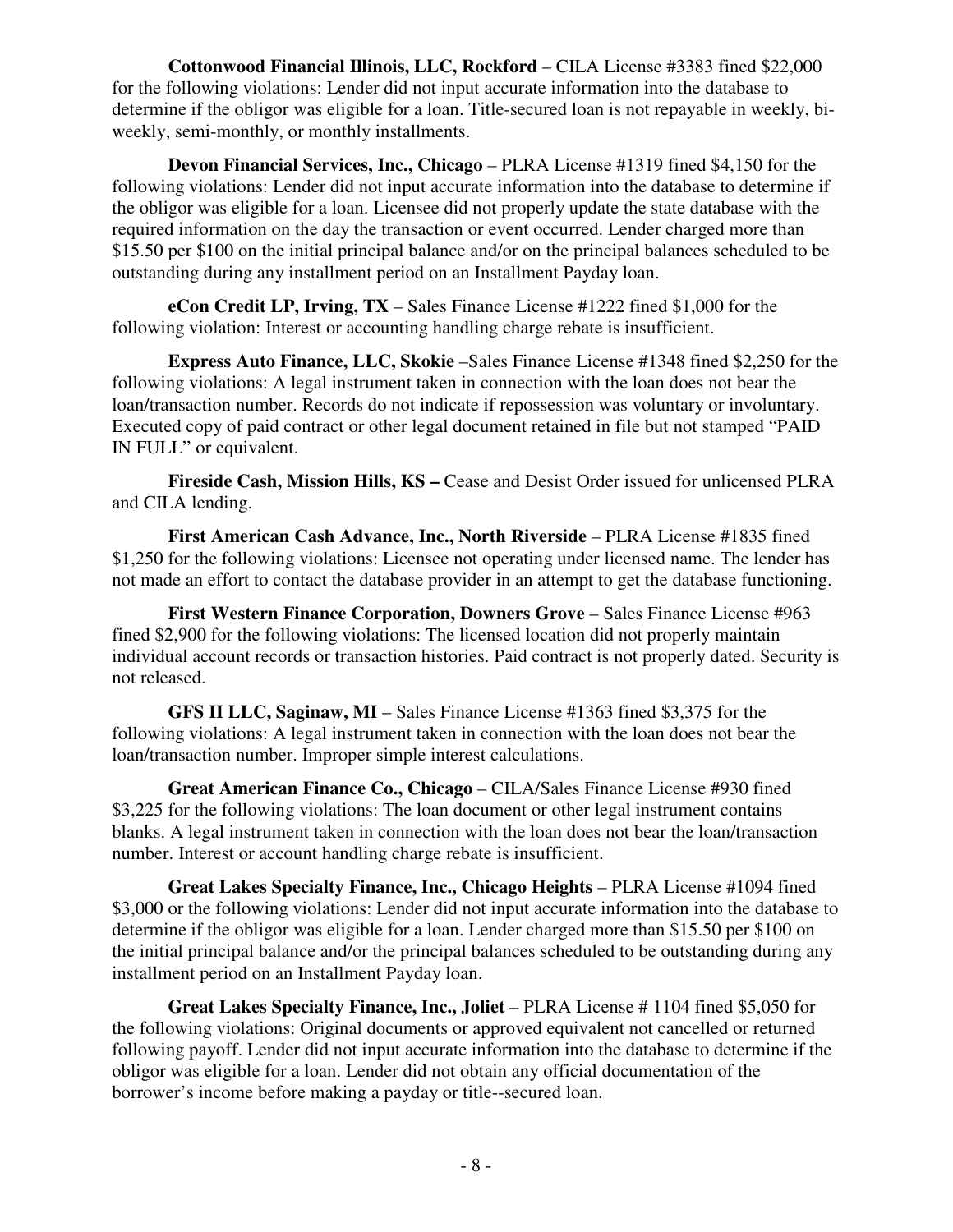**Heights Finance Corporation, Mount Vernon** – CILA License #1084 fined \$1,000 for the following violation: Improper simple interest calculations.

 **Illinois Lending Corporation, Chicago** – CILA License #1259 fined \$1,025 for the following violations: Lender did not accurately input borrower's gross monthly income into the database for a small consumer loan. Executed copy of paid contract or other legal document retained in file but not stamped "PAID IN FULL" or equivalent.

 **Illinois Lending Corporation, Chicago** – CILA License #1389 fined \$1,000 for the following violation: Lender did not accurately input borrower's gross monthly income into the database for a small consumer loan.

 **Illinois Title Loans, Inc., Belleville** – PLRA License #1434 fined \$8,325 for the following violations: Original documents or approved equivalent not cancelled or returned following payoff. Lender didn't input accurate information into the database to determine if the obligor was eligible for a loan, loans over 25% of borrower's income and lender made a payday loan resulting in borrower having combined outstanding payday loan principal balances greater than 25% of borrower's gross monthly income.

 **Illinois Title Loans, Inc., Chicago** – CILA License #1912 fined \$21,600 for the following violations: The loan document or other legal instrument contains blanks. The title secured lender took possession of the vehicle without a prior written notice to the borrower that included the borrower's right to make the vehicle available to the lender and obtain personal belongings without additional charge. Lender did not input accurate information into the database to determine if the obligor was eligible for a loan.

 **Illinois Title Loans, Inc., Chicago** – CILA License #1945 fined \$8,500 for the following violations: Lender made a title secured loan with a scheduled monthly payment exceeding 50% of the obligor's gross monthly income. Lender did not input accurate information into the database to determine if the obligor was eligible for a loan. Lender did not obtain any official documentation of the borrower's income before making a payday or title secured loan.

 **Illinois Title Loans, Inc., Chicago Heights**– CILA License #1991 fined \$13,525 for the following violations: Lender made a title secured loan with a scheduled monthly payment exceeding 50% of the obligor's gross monthly income. Lender did not input accurate information into the database to determine if the obligor was eligible for a loan. Lender did not obtain any official documentation of the borrower's income before making a payday or title secured loan.

 **Illinois Title Loans, Inc., Fairview Heights** – PLRA License #1403 fined \$2,100 for the following violation: Original documents or approved equivalent not cancelled or returned following payoff. Lender made an installment payday loan exceeding 22.5% of the obligor's gross monthly income or lender made a payday loan exceeding 25% of the obligor's gross monthly income.

 **Illinois Title Loans, Inc., Lomax**– CILA License #2337 fined \$2,500 for the following violations: Lender made a title secured loan with schedule monthly payment exceeding 50% of the obligor's gross monthly income. Title secured lender did not obtain borrower's most recent income documentation available at the time the loan was made.

 **Illinois Title Loans, Inc., Lomax**– PLRA License #1422 fined \$2,000 for the following violations: Lender did not obtain any official documentation of the borrower's income before making a payday or title secured loan. Lender made an installment payday loan exceeding 22.5% of the obligor's gross monthly income or lender made a payday loan exceeding 25% of the obligor's gross monthly income.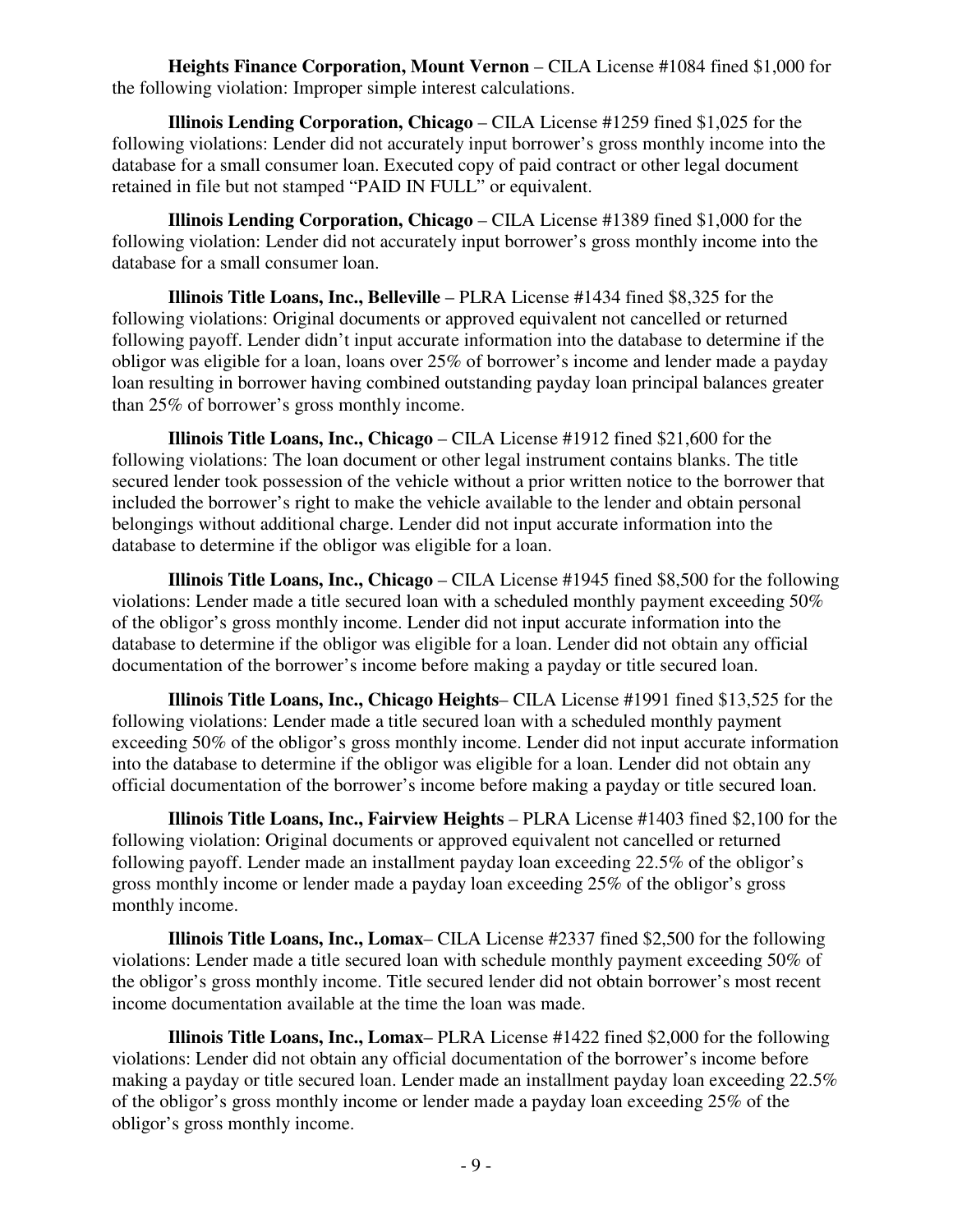**Illinois Title Loans, Inc., Mount Vernon** – CILA License #2124 fined \$8,150 for the following violations: Lender made title--secured loan with a scheduled monthly payment exceeding 50% of the obligor's gross monthly income. Lender did not input accurate information into the database to determine if the obligor was eligible for a loan. Lender did not obtain any official documentation of the borrower's income before making payday or title-- secured loan.

 **Illinois Title Loans, Inc., Mt. Vernon** – PLRA License #1429 fined \$2,000 for the following violations: Lender didn't input accurate information into the database to determine if the obligor was eligible for a loan. Lender made an installment payday loan exceeding 22.5% of the obligor's gross monthly income or lender made a payday loan exceeding 25% of the obligor's gross monthly.

 **Illinois Title Loans, Inc., Normal** – PLRA License #1783 fined \$6,900 for the following violations: Recording fee or closing cost is collected but not paid. Licensee did not dispose of repossessed collateral in a commercially reasonable manner. Repossession file does not indicate a statement of final accounting containing the required information was sent to the borrower.

**Illinois Title Loans, Inc., Peoria** – PLRA License #1432 fined \$14,200 for the following violations: Original documents or approved equivalent not cancelled or returned following payoff. Lender did not obtain any official documentation of the borrower's income before making a payday or title secured loan. Lender made an installment payday loan exceeding 22.5% of the obligor's gross monthly income or lender made a payday loan exceeding 25% of the obligor's gross monthly income.

 **Illinois UAC Corporation, Aurora**– Sales Finance License #1329 fined \$1,500 for the following violation: The loan contract does not accurately disclose the schedule of payments or the total of payments.

 **Illinois UAC Corporation, Burbank** – Sales Finance License #1370 fined \$1,000 for the following violations: Licensee did not give written notice of the right to recover to buyer at least 21 days prior to the sale of collateral. Licensee did not deliver or mail the borrower an affidavit of defense.

 **Illinois UAC Corporation, Chicago Heights** – Sales Finance License #1396 fined \$43,000 for the following violation: Lender made or purchased loans without the proper license.

 **Lighthouse Financial Group of IL, Inc., Norridge** – CILA License #1649 fined \$12,750 for the following violations: Improper simple interest calculations. Title secured lender did not obtain borrower's most recent income documentation available at the time the loan was made. Lender did not input accurate information into the database to determine if the obligor was eligible for a loan.

 **Mercedes-Benz Financial Services USA, LLC, Fort Worth, TX** – CILA License #3295 fined \$1,200 for the following violations: Improper simple interest calculations. The licensee is illegally taking the power of attorney. Repossession file does not indicate a statement of final accounting containing the required information was sent to the borrower.

 **Midwest Title Loan, Inc., Bridgeview** – CILA License #3669 fined \$13,800 for the following violations: Lender made a title secured loan with a scheduled monthly payment exceeding 50% of the obligor's gross monthly income. Title secure lender did not obtain borrower's most recent income documentation available at the time the loan was made. Lender did not input accurate information into the database to determine if the obligor was eligible for a loan.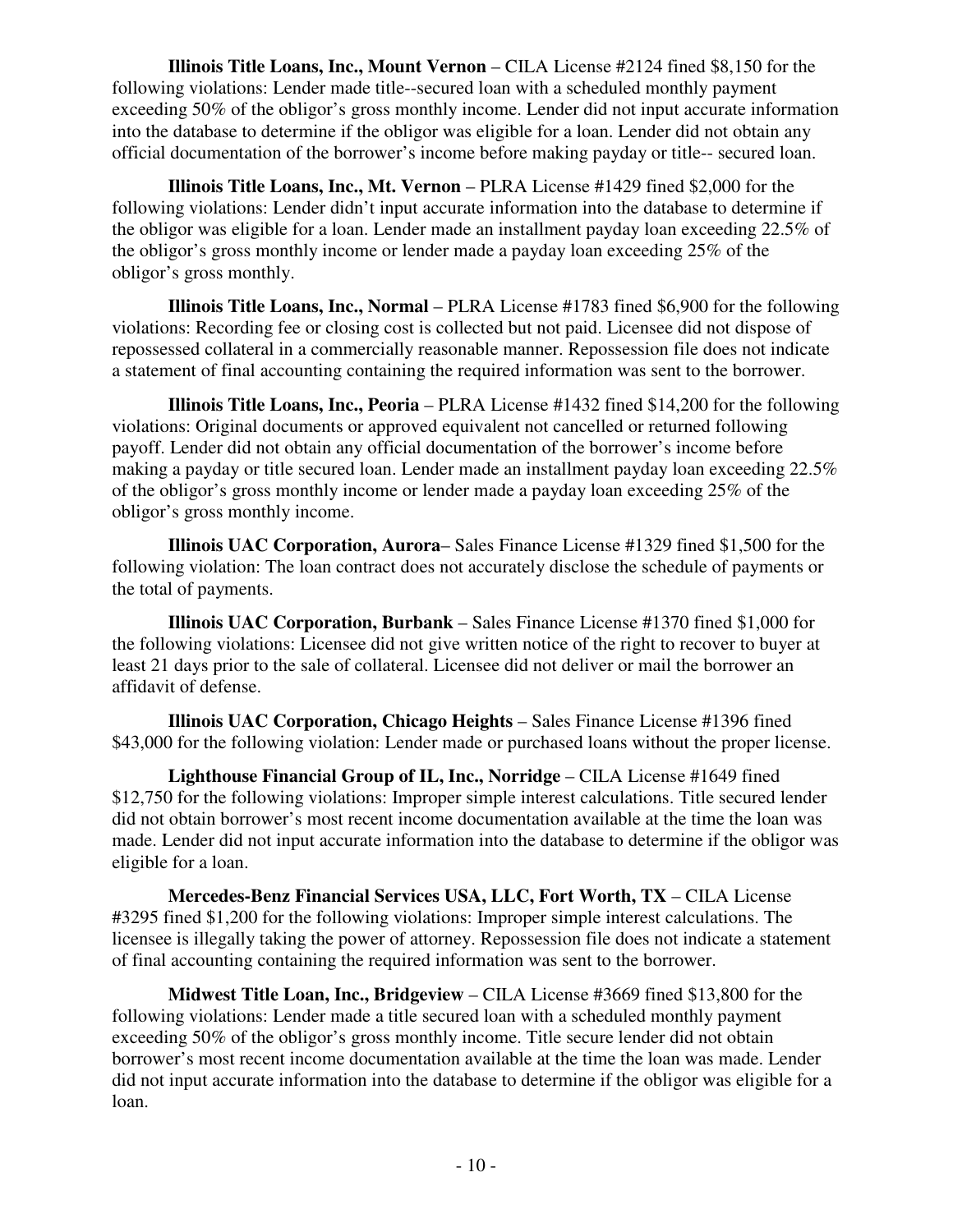**Midwest Title Loan, Inc., Burbank** – CILA License #3606 fined \$10,150 for the following violations: Lender did not immediately take possession of the original title registered to the borrower(s) on the title secured loan. Lender did not input the accurate information into the database to determine if the obligor was eligible for a loan. Lender did not obtain any official documentation of the borrower's income before making a payday or title secured loan.

 **Midwest Title Loan, Inc., Champaign** – CILA License #3705 fined \$2,125 for the following violations: Lender did not immediately take possession of the original title registered to the borrower (s) on the title secured loan. Documentation is not in file to indicate lien was released or title returned to borrower on a title secured loan within 24 hours or 5 days if paid by check. Lender did not input accurate information into database to determine if the obligor was eligible for a loan

 **Midwest Title Loan, Inc., Chicago** – CILA License #2090 fined \$7,000 for the following violations: Title secured lender did not obtain borrower's most recent income documentation available at the time the loan was made. Lender did not input accurate information into the database to determine if the obligor was eligible for a loan. Licensee did not properly update the state database with the required information on the day the transaction or event occurred.

 **Midwest Title Loan, Inc., Graysville** – CILA License #3297 fined \$2,525 for the following violations: The licensed location does not maintain a complete permanent file. Lender made a title secured loan with a schedule monthly payment exceeding 50% of the obligor's gross monthly income. Title--secured lender did not obtain borrower's most recent income documentation available at the time the loan was made.

 **Midwest Title Loan, Inc., Markham** – CILA License #3617 fined \$7,800 for the following violations: Licensee did not deliver or mail to the borrower an affidavit of defense. Lender did not input accurate information into the database to determine if the obligor was eligible for a loan. Licensee did not properly update the state database with the required information on the day the transaction or event occurred.

 **Midwest Title Loan, Inc., Sycamore** – CILA License #3691 fined \$2,500 for the following violations: Title secured lender did not obtain the borrower's most recent income documentation available at the time the loan was made. Lender did not input accurate information into the database to determine if the obligor was eligible for a loan.

 **Midwest Title Loans, Inc., Danville** – CILA License #2612 fined \$6,550 for the following violations: Lender made a title secured loan with a schedule monthly payment exceeding 50% of the obligor's gross monthly income. Lender didn't input accurate information into the database to determine if the obligor was eligible for a loan. Licensee did not properly update state database with the required information on the day the transaction or event occurred.

 **Midwest Title Loans, Inc., Franklin Park** – CILA License #2089 fined \$17,500 for the following violations: Lender did not input accurate information into the database to determine if the obligor was eligible for a loan. Lender did not enter into the database that the borrower's loan was paid in full or cancelled on the day the transaction was made. Licensee did not properly update the state database with the required information on the day the transaction or event occurred.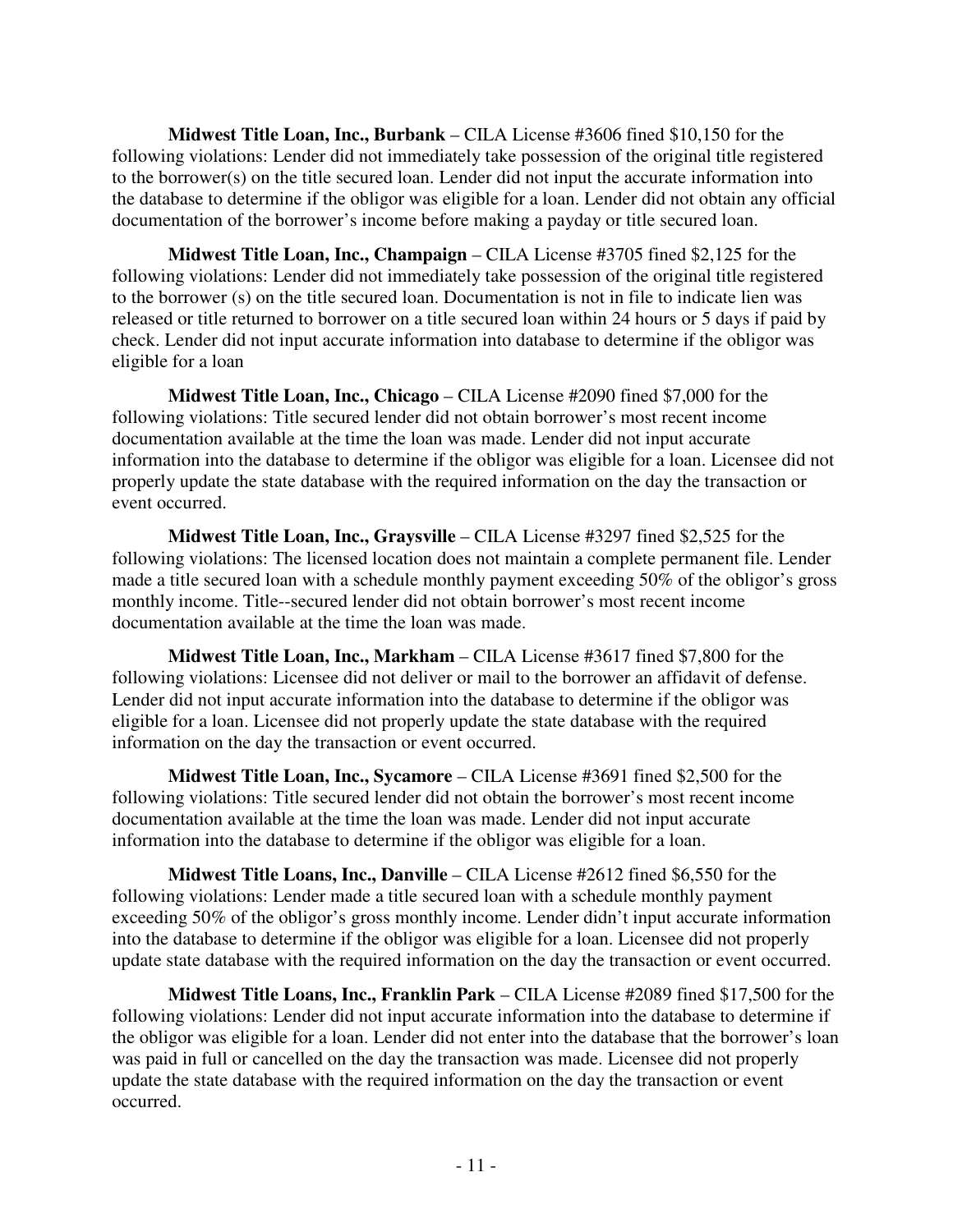**Midwest Title Loans, Inc., Oak Lawn** – CILA License #1797 fined \$3,250 for the following violations: Title secured lender did not obtain borrower's most recent income documentation available at the time the loan was made. Lender did not input accurate information into the database to determine if the obligor was eligible for a loan. Licensee did not properly update the state database with the required information on the day the transaction or event occurred.

 **Motion Funding, Inc., Chicago**– CILA License #3514 fined \$1,800 for the following violation: The payment receipt does not accurately show the required elements.

 **Paramount Capital Group, Inc., Conshohocken PA** – Sales Finance License #1144 fined \$2,225 for the following violations: The loan document or other legal instrument contains blanks. The loan contract does not disclose that the finance charges begin to accrue on a date other than the loan date. Executed copy of paid contract or other legal document retain in file but not stamped "PAID IN FULL" or equivalent.

 **Personal Finance Company, LLC, Pekin** – CILA/Sales Finance License #106 fined \$1,675 for the following violations: The loan document or other legal instrument contains blanks. A legal instrument taken in connection with the loan does not bear the loan/transaction number. Security is not properly disclosed.

 **Pronto Finance Group, LLC, Elgin** – CILA License #2954 fined \$2,250 for the following violation: Licensee imposed a fee on borrowers for making phone or credit card payments.

 **QC Financial Services, Inc., Alpharetta GA** – CILA License #3597 fined \$2,250 for the following violations: The Lender did not obtain borrower's most recent income documentation available at the time the loan was made. Lender did not obtain any official any official documentation of the borrower's income before making a small consumer loan.

 **QC Financial Services, Inc., Belleville** – CILA License #2562 fined \$1,400 for the following violations: Lender made a title-secured loan with a scheduled monthly payment exceeding 50% of the obligor's gross monthly income. Title secured lender did not obtain borrower's most recent income documentation available at the time the loan was made. Licensee did not properly update the state database with the required information on the day the transaction or event occurred.

 **QC Financial Services, Inc., Champaign** – PLRA License #1500 fined \$2,475 for the following violations: A deposited check or ACH debit request on PLRA loan was not entered into the database on the deposit of request date. Official income documentation was not required type for a payday loan or was not for income for 30 days preceding the loan. Licensee did not properly update the state database with the required information on the day the transaction or event occurred.

 **QC Financial Services, Inc., Chicago** – CILA License #2258 fined \$1,275 for the following violations: Licensee did not properly maintain loan records for two years after final entry. Lender did not immediately take possession of the original title registered to the borrower (s) on the title-secured loan. File does not contain evidence of contract signed of acknowledged by the borrower. Security is not released.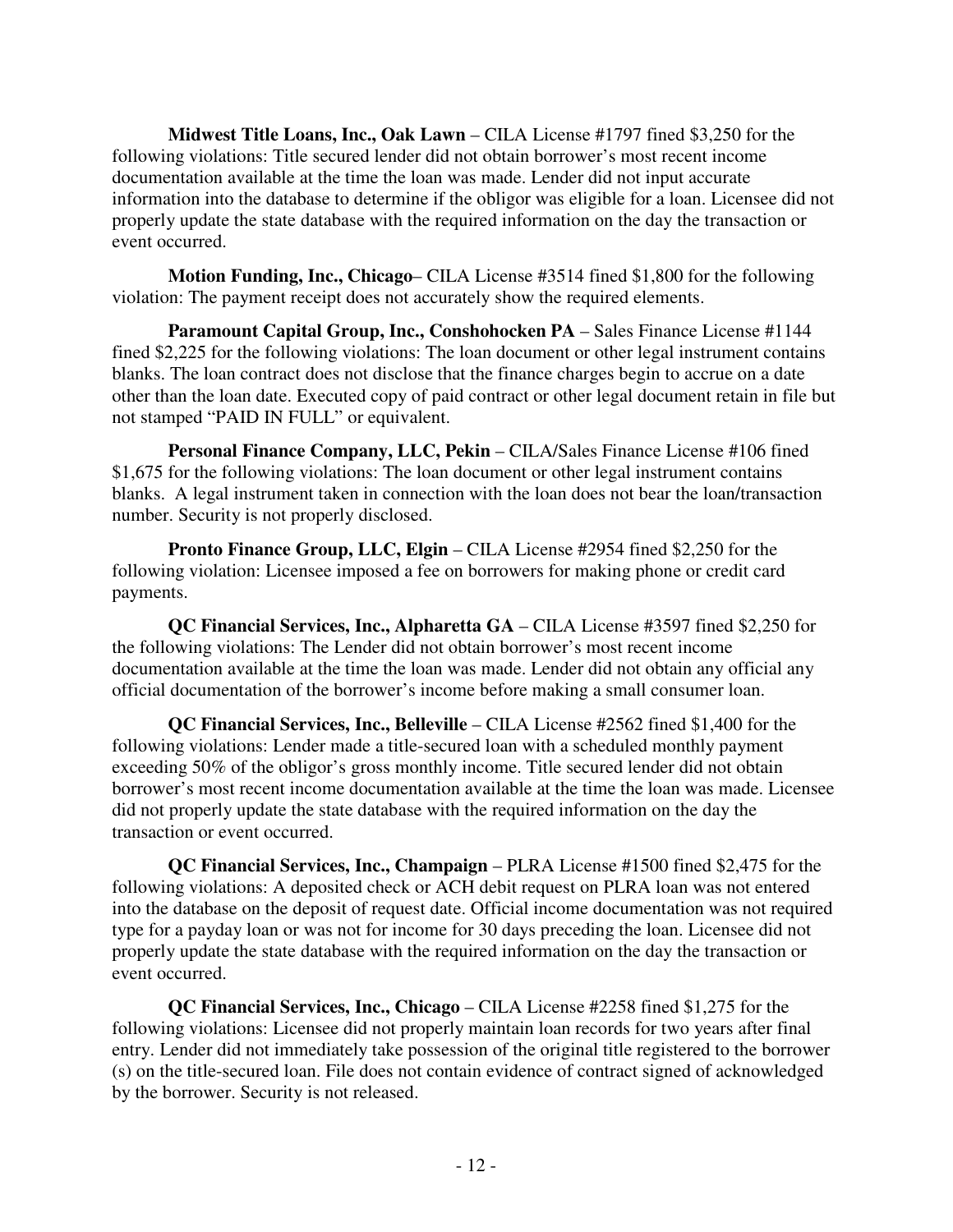**RWI Investments, LLC, Oak Lawn** – CILA License #3552 fined \$5,675 for the following violations: The loan document or other legal instrument contains blanks. The payment receipt does not accurately show the required elements. The payment record for a simple interest loan does not show the amount and date of each payment of principal and interest, the principal balance due, the date to which interest is paid or itemize other charges collected.

 **Red Leaf Ventures, LLC, Overland Park, KS –** ordered to Cease and Desist unlicensed PLRA lending.

 **Security Leasing & Finance, Inc., Troy** – Sales Finance License #1321 fined \$6,275 for the following violations: A legal instrument taken in connection with the loan does not bear the loan/transaction number. Original documents, or approved equivalent, not cancelled or returned following payoff. Licensee did not deliver or mail to the borrower an affidavit of defense.

 **SFC of Illinois, L.P., Marion** – CILA License #2398 fined \$6,750 for the following violations: The Lender did not obtain borrower's most recent income documentation available at the time the loan was made. Lender did not obtain any official documentation of the borrower's income before making a Small consumer loan. Lender made a small consumer loan to a consumer for which the total of all payments to be made in any month on the loan exceeds 22.5% of the consumer's gross monthly income.

 **SFC of Illinois, L.P., Metropolis–** CILA License #2396 fined \$3,250 for the following violations: Interest or account handling charge rebate is insufficient. The lender did not obtain the borrower's most recent income documentation available at the time the loan was made. Lender did not obtain any official documentation of the borrower's income before making a small consumer loan.

 **SFC of Illinois, L.P., Taylorville** – CILA License #2411 fined \$2,750 for the following violations: The Lender did not obtain borrower's most recent income documentation available at the time the loan was made. Lender made a small consumer loan to a consumer for which the total of all payments to be made in any month on the loan exceeds 22.5% of the consumer's gross monthly income. Lender did not accurately input borrower's gross monthly income into the database for a small consumer loan.

 **Short Term Loans, LLC, Aurora** – PLRA License #1389 fined \$1,000 for the following violation: Lender made an installment payday loan exceeding 22.5% of the obligor's gross monthly income or lender made a payday loan exceeding 25% of the obligor's gross monthly income.

 **Sir Finance Corporation, Chicago** – CILA License #167 fined \$2,500 for the following violations: The lender did not obtain borrower's most recent income documentation available at the time the loan was made. Lender did not obtain any official documentation of the borrower's income before making a small consumer loan.

 **Sir Finance Corporation, Chicago** – CILA License #410 fined \$4,000 for the following violations: Lender did not obtain any official documentation of the borrower's income before making a small consumer loan. Lender made a small consumer loan to a consumer for which the total of all payments to be made in any month on the loan exceeds 22.5% of the consumer's gross monthly income.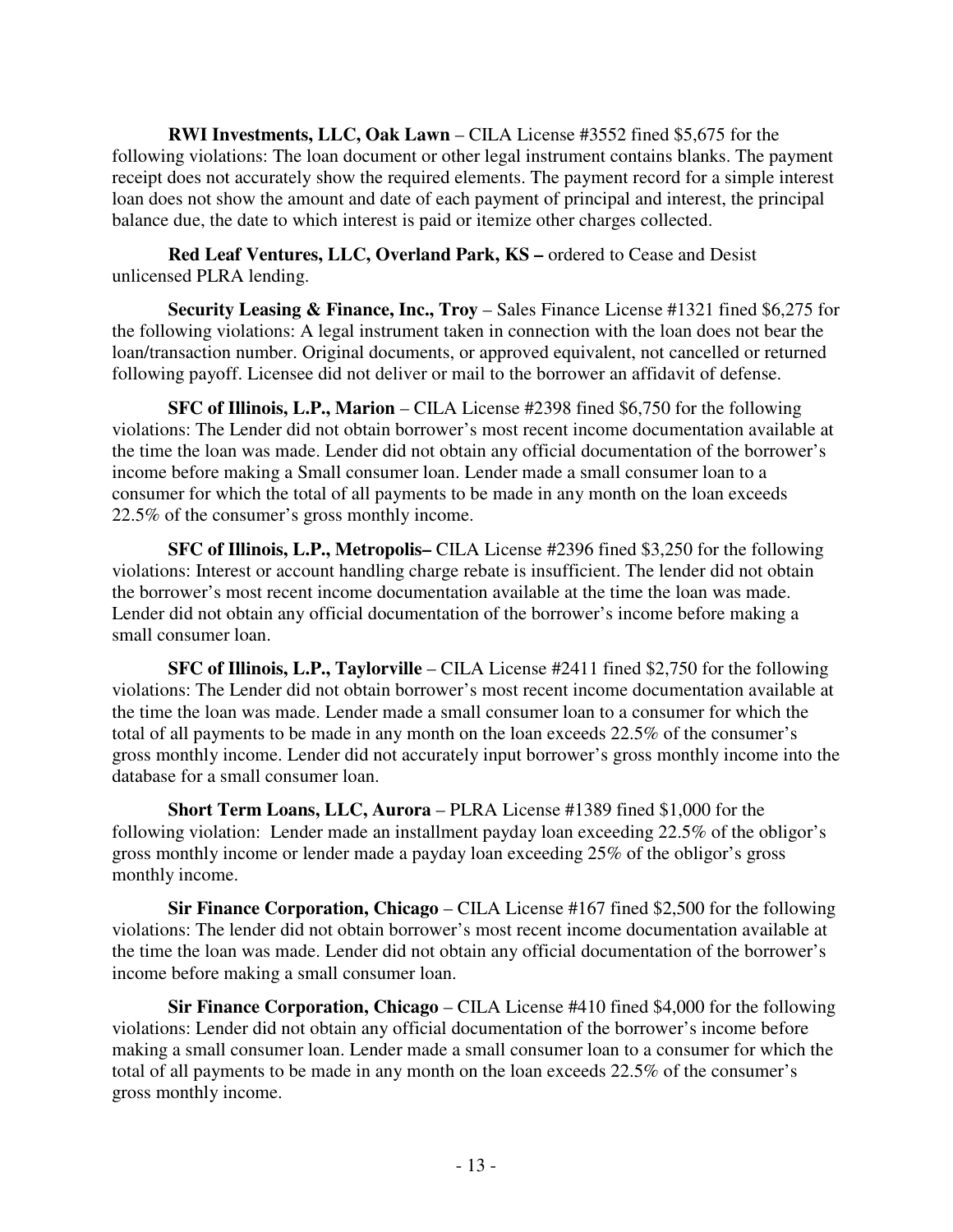**Springleaf Financial Services of Illinois, Inc., Chicago** – CILA License #246 fined \$1,000 for the following violation: Improper simple interest calculations.

**Springleaf Financial Services of Illinois, Inc., Chicago** – CILA License #282 fined \$1,150 for the following violations: The loan contract does not accurately disclose the date of the loan. File does not contain evidence of a contract signed or acknowledged by the borrower.

 **State Finance Co., Carbondale** – CILA License #2737 fined \$11,250 for the following violations: The lender did not obtain borrower's most recent income documentation available at the time the loan was made. Lender did not obtain any official documentation of the borrower's income before making a small consumer loan. Lender made a small consumer loan to a consumer for which the total of all payments to be made in any month on the loan exceeds 22.5% of the consumer's gross monthly income.

 **State Finance Co., Clinton** – CILA License #2888 fined \$1,325 for the following violations: Original documents or approved equivalent not cancelled or returned following payoff. Interest or account handling charge rebate is insufficient. Security is not released.

 **Sun Loan Company Illinois No. 2, Inc., Carbondale** – CILA License #3121 fined \$8,500 for the following violations: Interest or account handling charge rebate is insufficient. The lender did not obtain borrower's most recent income documentation available at the time the loan was made. Lender did not obtain any official documentation of the borrower's income before making a small consumer loan.

 **SunTrust Bank, Atlanta, GA** – CILA License #3438 fined \$2,250 for the following violation: The loan contract does not accurately disclose the schedule of payments or the total of payments.

 **The Ehrlich Fund, LLC, Palos Park--** – CILA License #3527 fined \$14,975 for the following violations: A legal instrument taken in connection with the loan does not bear the loan/transaction number. Licensee's or retail seller's name and address is not properly disclosed on legal document. Evidence of a signed or acknowledged Truth-In-Lending Disclosure is not in the file of original papers.

 **The Payday Loan Store of Illinois, Inc., Aurora** – PLRA License #1339 fined \$1,000 for the following violation: Improper simple interest calculations.

 **The Payday Loan Store of Illinois, Inc., Chicago** – CILA License #2286 fined \$15,550 for the following violations: The loan document or other legal instrument contains blanks. Improper simple interest calculations. Documentation is not in file to indicate lien was released or title was returned to borrower on a title-secured loan within 24 hours or 5 days if paid by check.

**The Payday Loan Store of Illinois, Inc., Chicago – CILA License #2287 fined \$4,000** for the following violation: Improper simple interest calculations.

**The Payday Loan Store of Illinois, Inc., Chicago**– CILA License #1531 fined \$7,250 for the following violations: Improper simple interest calculations. Title secure lender did not obtain borrower's most recent income documentation available at the time the loan was made. Lender did not input accurate information into the database to determine if the obligor was eligible for a loan.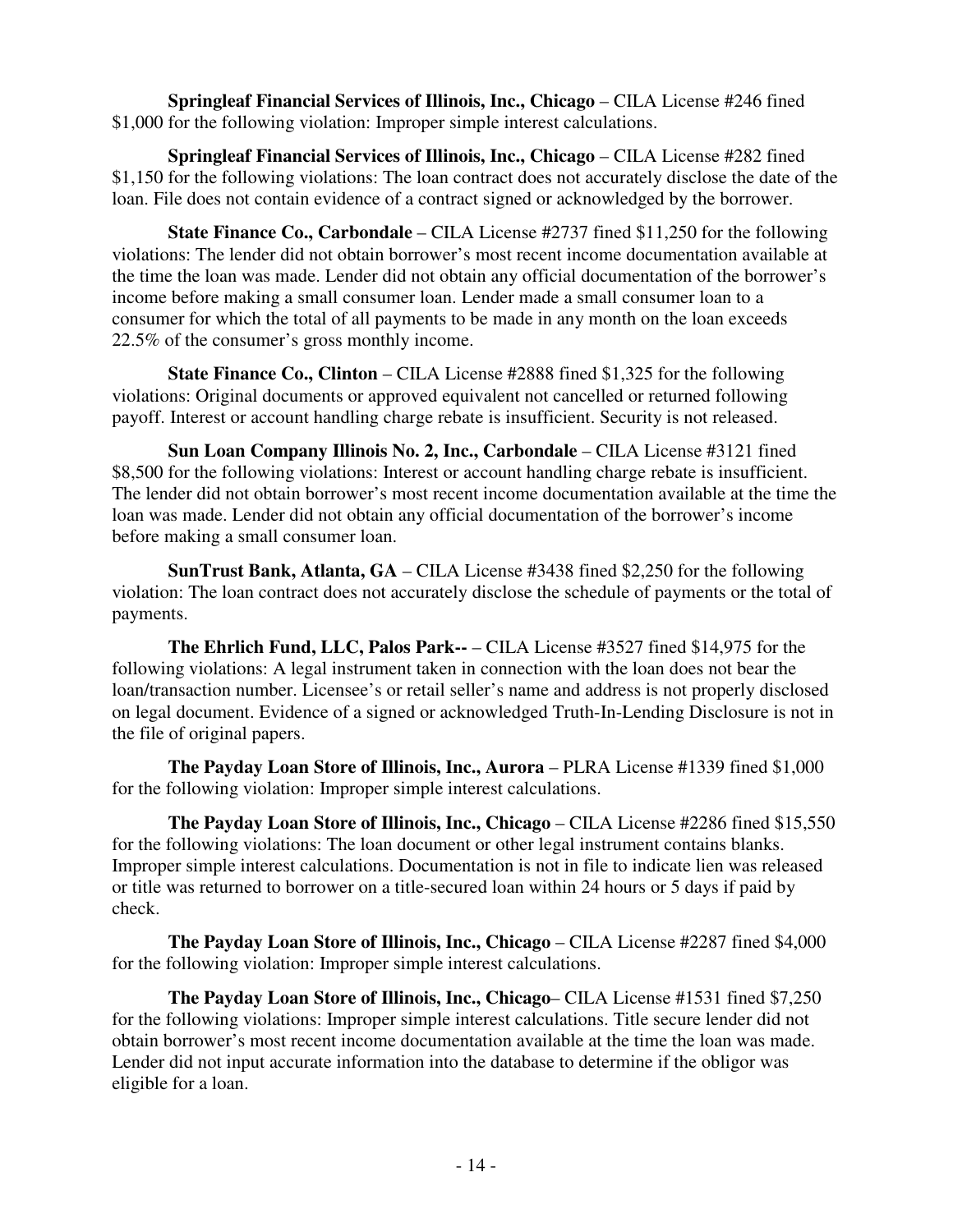**The Payday Loan Store of Illinois, Inc., Dolton – CILA License #2883 fined \$7,300** for the following violations: The loan document or other legal instrument contains blanks. Lender made a title secured loan with scheduled monthly payments exceeding 50% of the obligor's gross monthly income. Lender did not input accurate information into the database to determine if the obligor was eligible for a loan.

 **The Payday Loan Store of Illinois, Inc., Elgin –** CILA License #2816 fined \$14,150 for the following violations: The loan contract does not state the interest rate, agreed upon by the licensee and the borrower that the licensee charges, contracts for, and receives upon the principal amount. Improper simple interest calculations. Lender did not enter into the database that the borrower's loan was paid in full or cancelled on the day the transaction was made.

**The Payday Loan Store of Illinois, Inc., Evanston – CILA License #2121 fined \$1,400** for the following violations: The annual percentage rate is not properly disclosed. Improper simple interest calculations. Payment history of the repossession account does not properly identify the proceeds from the sale of collateral.

**The Payday Loan Store of Illinois, Inc., Hazel Crest – CILA License #3459 fined** \$4,650 for the following violations: Lender made a title secured loan with scheduled monthly payments exceeding 50% of the obligor's gross monthly income. Title secured lender did not obtain most recent income documentation available at the time the loan was made. Lender did not input accurate information into the database to determine if the obligor was eligible for a loan.

 **The Payday Loan Store of Illinois, Inc., Joliet** – CILA License #1393 fined \$4,375 for the following violations: Improper simple interest calculations. Documentation is not in file to indicate lien was released or title was returned to borrower on a title secured loan within 24 hours or 5 days if paid by check. Licensee did not properly update the state database with the required information on the day the transaction or event occurred.

 **The Payday Loan Store of Illinois, Inc., Lyons** – CILA License #1697 fined \$7,000 for the following violations: The loan contract does not state the interest rate, agreed upon by the licensee and the borrower that the licensee charges, contracts for, and receives upon the principal amount. Lender did not input accurate information into the database to determine if the obligor was eligible for a loan. Lender did not obtain any official documentation of the borrower's income before making a payday or title secured loan.

 **The Payday Loan Store of Illinois, Inc., Oak Lawn** – CILA License #1528 fined \$2,050 for the following violations: Repossession in file does not indicate a statement of final accounting containing the required information was sent to the borrower. Lender did not input accurate information into the database to determine if the obligor was eligible for a loan.

 **The Payday Loan Store of Illinois, Inc., Quincy** – CILA License #1700 fined \$1,025 for the following violations: A legal instrument taken in connection with the loan does not bear the loan/transaction number. Improper simple interest calculations.

 **The Payday Loan Store of Illinois, Inc., South Holland**– CILA License #2079 fined \$8,475 for the following violations: Lender made a title secured loan with scheduled monthly payments exceeding 50% of the obligor's gross monthly income. Lender did not input accurate information into the database to determine if the obligor was eligible for a loan. Security is not released.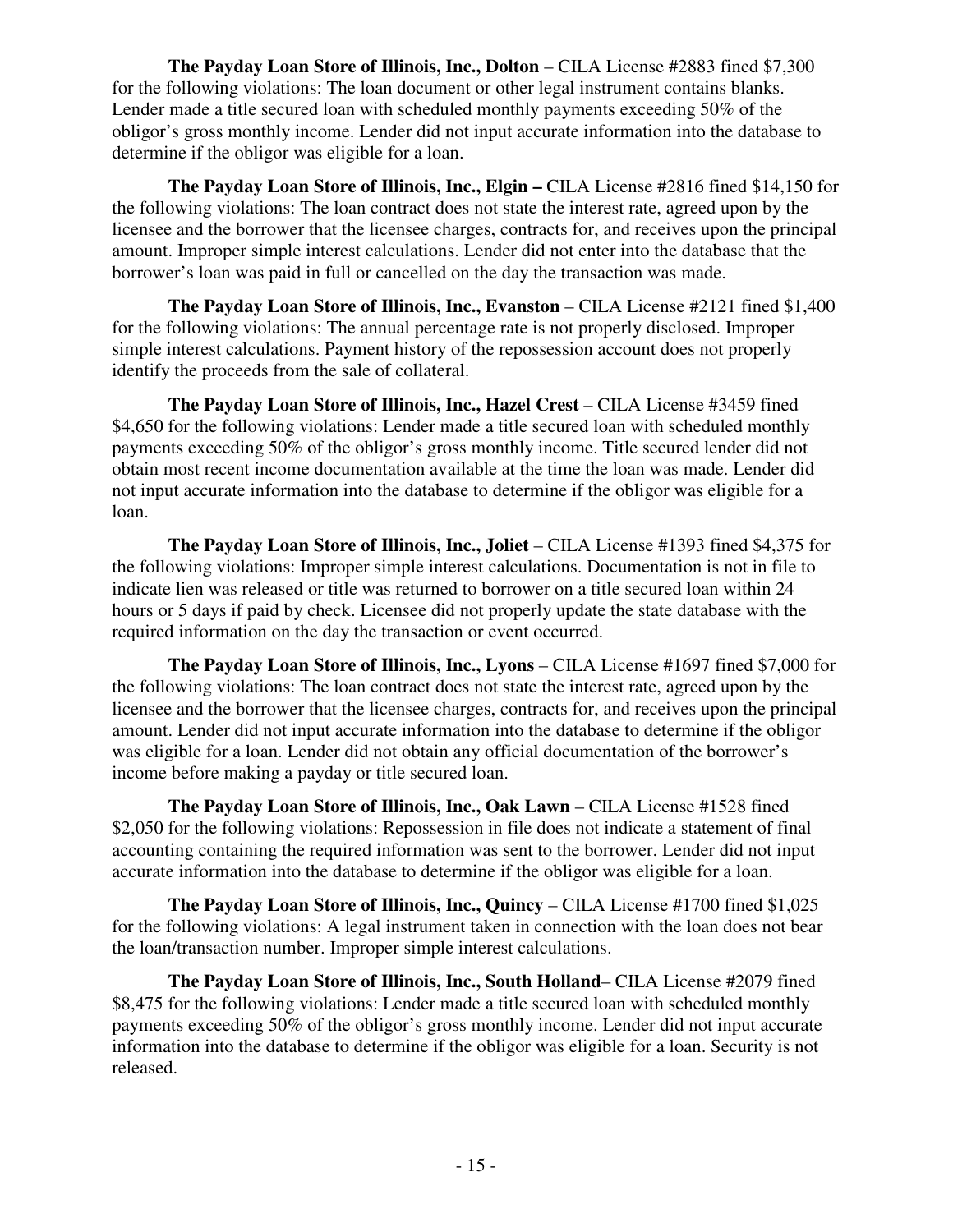**The Payday Loan Store of Illinois, Inc., Waukegan** – CILA License #2549 fined \$32,700 for the following violations: The loan contract does not state the interest rate, agreed upon by the licensee and the borrower that the licensee charges, contracts for, and receives upon the principal amount. Improper simple interest calculations. Documentation is not in file to indicate lien was released or title was returned to borrower on a title secured loan within 24 hours or 5 days if paid by check.

 **Title Cash of Illinois, Inc., Anna** – CILA License #2995 fined \$2,175 for the following violations: Licensed location did not prominently display the license or renewal certificate. Keys are retained by the lender on a title-secured loan or motor vehicle retail contract, but it is not provided for in the loan contract. Lender made a title secured loan with scheduled monthly payments exceeding 50% of the obligor's gross monthly income.

 **Title Cash of Illinois, Inc., Anna** – PLRA License #1860 fined \$7,325 for the following violations: Lender did not input accurate information into database to determine if obligor was eligible for a loan. Lender made an installment payday loan exceeding 22.5% of the obligor's gross monthly income or lender made a payday loan exceeding 25% of the obligor's gross monthly income. Lender charged more than \$15.50 per \$100 on the initial principle balance and/or on the principle balances scheduled to be outstanding during any installment period on an Installment Payday Loan.

 **Title Cash of Illinois, Inc., Harrisburg**– CILA License #3582 fined \$2,000 for the following violations: The loan contract does not state the interest rate, agreed upon by the licensee and the borrower that the licensee charges, contracts for, and receives upon the principal amount. Improper simple interest calculations.

 **Title Cash of Illinois, Inc., Herrin** – PLRA License #1851 fined \$3,000 for the following violations: Improper simple interest calculations. Lender made an installment payday loan exceeding 22.5% of the obligor's gross monthly income or lender made a payday loan exceeding 25% of the obligor's gross monthly income. Lender charged more than \$15.50 per \$100 on the initial principle balance and/or on the principle balances scheduled to be outstanding during any installment period on an Installment Payday Loan.

 **Title Cash of Illinois, Inc., Lincoln** – PLRA License #1869 fined \$3,275 for the following violations: The loan document or other legal instrument contains blanks. The loan contract does not accurately disclose the schedule of payments or the total of payments. The loan register or transaction register is not properly maintained..

 **Title Cash of Illinois, Inc., Moline** – PLRA License #1852 fined \$2,875 for the following violations: The loan contract does not accurately disclose the schedule of payments or the total of payments. Lender did not enter into the database that the borrower's loan was paid in full or cancelled on the day the transaction was made. Upon receipt of a check from a consumer for a loan, the lender did not immediately stamp the back of the check with an endorsement that states: "This check is being negotiated as part of a loan under the Payday Loan Reform Act."

 **Title Cash of Illinois, Inc., Mt. Carmel** – CILA License #3452 fined \$7,525 for the following violations: Lender did not obtain borrower's most recent income documentation available at the time the loan was made. Lender did not obtain any official documentation of the borrower's income before making a small consumer loan. Lender made a small consumer loan to a consumer for which the total of all payments to be made in any month on the loan exceeds 22.5% of the consumer's gross monthly income.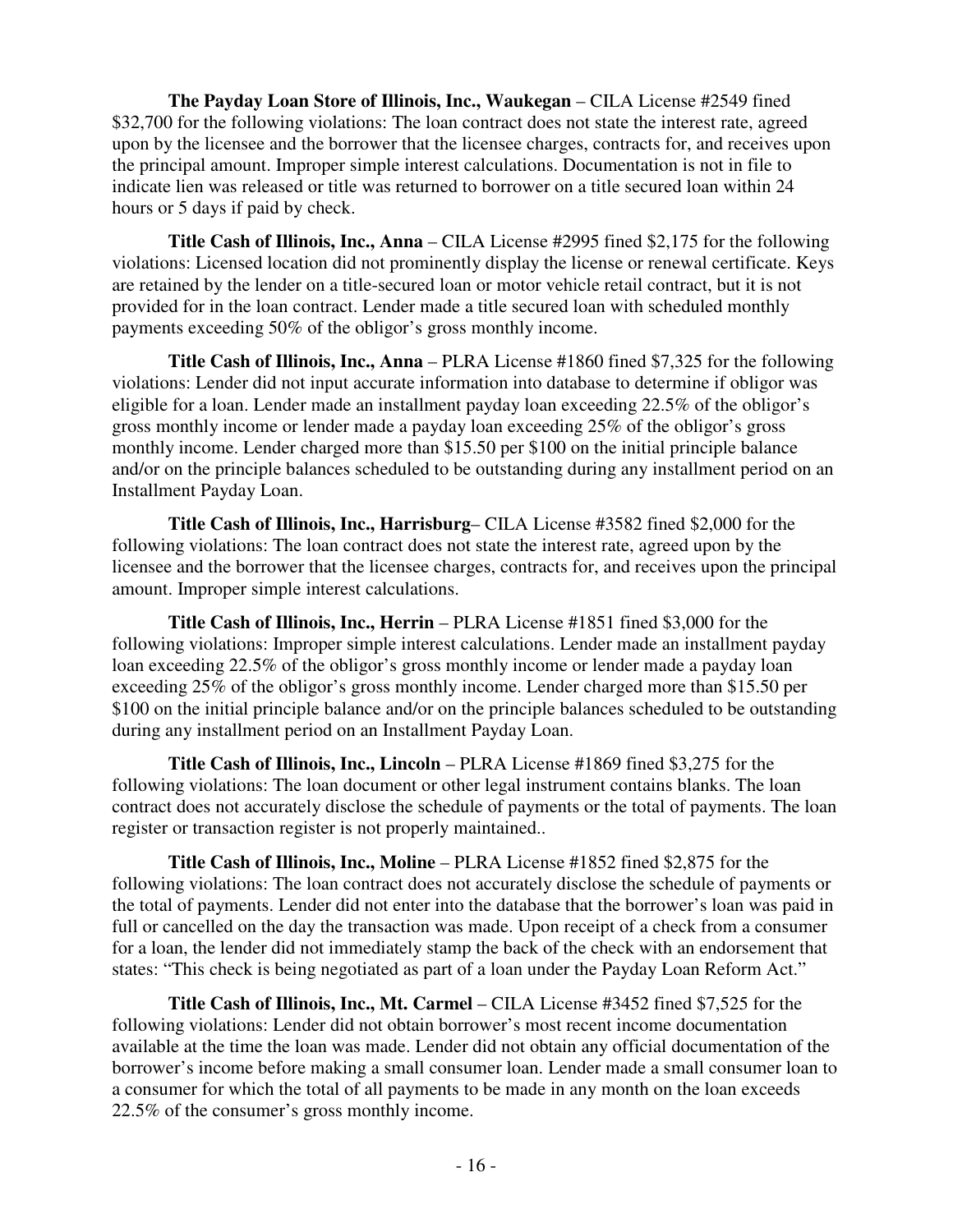**Title Cash of Illinois, Inc., Peoria** – PLRA License #1862 fined \$1,025 for the following violations: Original documents, or approved equivalent, not cancelled or returned following payoff. Lender did not obtain official documentation of borrower's income before making a payday or title secured loan.

 **Title Lenders, Inc., Fairview Heights** – PLRA License #1492 fined \$6,250 for the following violations: Improper simple interest calculations. Official income documentation was not the required type for a payday loan or was not for income for the 30 days preceding the loan. Lender made an installment payday loan exceeding 22.5% of the obligor's gross monthly income or lender made a payday loan exceeding 25% of the obligor's gross monthly income.

**Title Loan Company Inc., Belleville** – CILA License #1651 fined \$1,000 for the following violation: Improper simple interest calculations.

 **TitleMax of Illinois, Inc., Crest Hill** – CILA License #3700 fined \$10,500 for the following violations: Lender made a title secured loan with a scheduled monthly payment exceeding 50% of the obligor's gross monthly income. Title secured lender did not obtain borrower's most recent income documentation available at the time the loan was made. Lender did not input accurate information into the database to determine if the obligor was eligible for a loan.

 **TitleMax of Illinois, Inc., Springfield** – CILA License #3348 fined \$3,650 for the following violations: Lender did not immediately take possession of the original title registered to the borrower(s) on the title secured loan. Lender made a title secured loan with a scheduled monthly payment exceeding 50% of the obligor's gross monthly income. Title secured lender did not obtain borrower's most recent income documentation available at the time the loan was made.

 **Tri--State Financial Services, Inc., Northlake** – CILA License #3566 fined \$3,225 for the following violations: Original documents, or approved equivalent, not cancelled or returned following payoff. Licensee imposed a fee on borrowers for making phone and credit card payments. Lender did not input accurate information into the database to determine if the obligor was eligible for a loan.

 **VIP Loan Shop, Overland Park, KS –** ordered to cease and desist unlicensed PLRA lending.

 **Workforce Financial Inc., Chicago** – CILA License #3347 fined \$31,075 for the following violations: Original documents, or approved equivalent, not cancelled or returned following payoff. Lender did not accurately input the borrower's gross monthly income into the database for a small consumer loan. Wage assignment was accepted from borrower that contained blanks.

 **World Finance Corporation of Illinois, Chatham** – CILA License # ]3511 fined \$4,750 for the following violations: Lender did not obtain any official documentation of the borrower's income before making a small consumer loan. The Lender did not obtain borrower's most recent income documentation available at the time the loan was made.

**World Finance Corporation of Illinois, Decatur – CILA License #3218 fined \$9,000** for the following violations: The Lender did not obtain borrower's most recent income documentation available at the time the loan was made. Lender did not obtain any official documentation of the borrower's income before making a small consumer loan. Lender made a small consumer loan to a consumer for which the total of all payments to be made in any month on the loan exceeds 22.5% of the consumer's gross monthly income.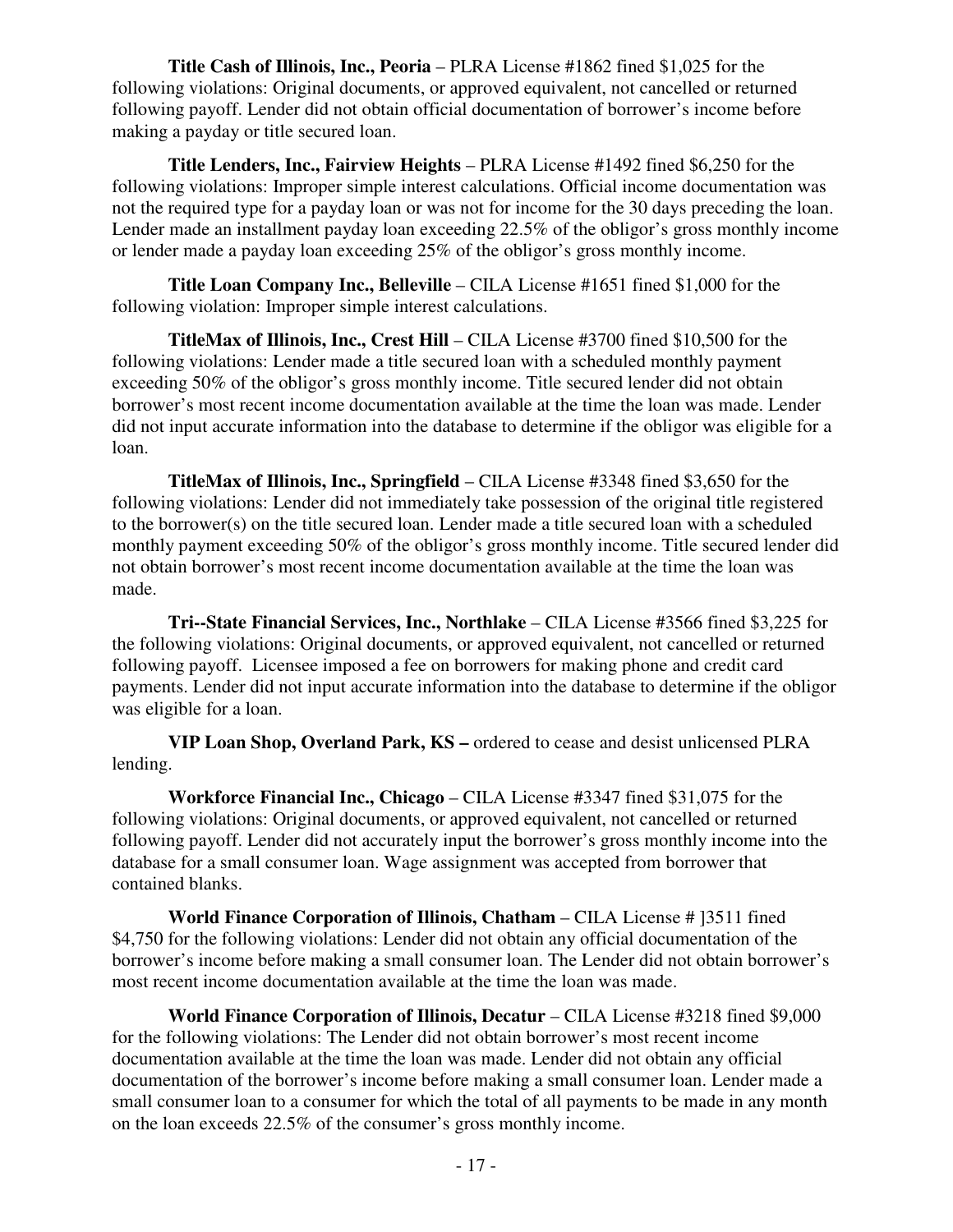**World Finance Corporation of Illinois, Rantoul – CILA License #2840 fined \$3,350** for the following violations: The Lender did not obtain borrower's most recent income documentation available at the time the loan was made. Lender did not obtain any official documentation of the borrower's income before making a small consumer loan. Executed copy of paid contract or other legal document retained in the file but not stamped "PAID IN FULL" or equivalent.

 **World Finance Corporation of Illinois, Taylorville** – CILA License #1578 fined \$5,000 for the following violations: Lender did input information into database within 90 days after making a small consumer loan. Lender did not obtain any official documentation of the borrower's income before making a small consumer loan.

 $\setminus$ 

# **Professional Regulation**

#### **ACCOUNTANT**

**Jay Jensen, Bloomington** – certified public accountant license (239-029621) issued and required to complete ethics course and 52 additional hours of continuing education.

#### **APPRAISER**

 **Michele Houston, South Holland** – certified residential real estate appraiser license (556-002520) indefinitely suspended for a minimum of 10 years and fined \$5,000 after repeatedly made errors or omissions contributing to the communication of misleading appraisal reports, received pre-payment for an appraisal report that, as of July 6, 2012, had not been provided to her client, and has filed to reimburse a client for monies lost due to her delay in delivering an appraisal report.

 **Chris Lendzion, Park Ridge** – certified residential real estate appraiser license (556- 004109) indefinitely suspended for a minimum of one year and fined \$500 for allegations that he developed misleading appraisal reports, with errors, including failing to identify the subjects' neighborhoods and failing to develop credible income approaches to value.

 **Kenneth Lukowski, Roscoe** – certified residential real estate appraisal license (556- 004305) indefinitely suspended for a minimum of 10 years and fined \$10,000 for communicating a misleading appraisal with errors and omissions.

#### **BARBER, COSMETOLOGY, ESTHETICS AND NAIL TECHNOLOGY**

 **Larry Harper, Chicago** – barber license (006-063122) suspended for being more than 30 days delinquent in the payment of child support.

 **Michael Hicks, Elk Grove Village** – barber license (006-064293) issued and placed on indefinite probation for a minimum of two years due to prior felony convictions.

 **Gregory Murry, Sauk Village** – barber license (006-063689) suspended for being more than 30 days delinquent in the payment of child support.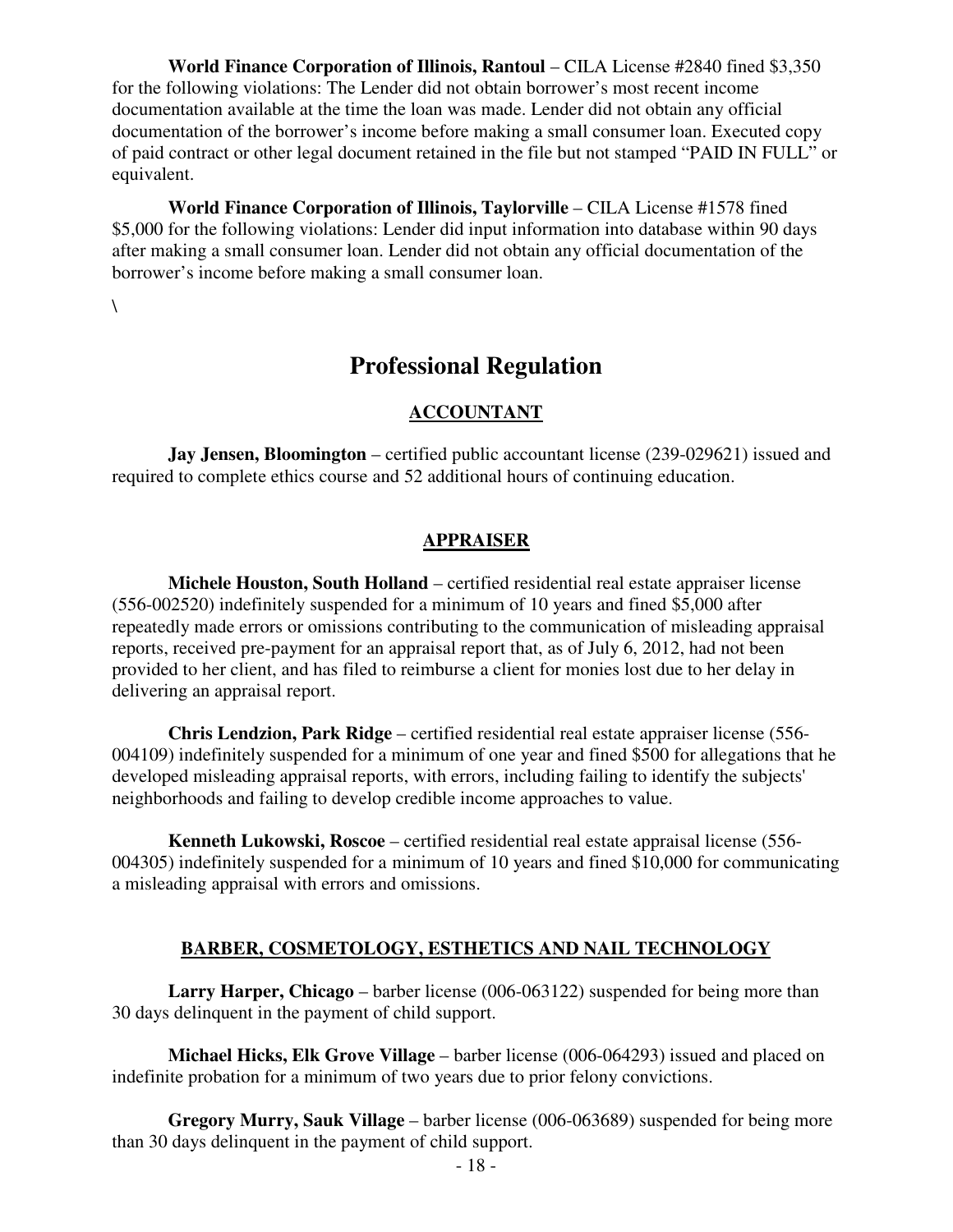**Antonio Tabacchi, Creve Couer** – barber license (006-063659) automatically and indefinitely suspended due to a violation of the probationary terms of a prior consent order.

 **Shaun Taylor, Chicago** – barber license (006-062975) suspended for being more than 30 days delinquent in the payment of child support.

 **Clarence Mitchell, Chicago** – cosmetologist license (011-246274) suspended for being more than 30 days delinquent in the payment of child support.

 **Gloria Slayton, Waukegan** – cosmetologist license (011-300191) issued and placed on probation for three years based on felony conviction and unprofessional conduct.

**Irene Sloat, Wapella** – cosmetologist license (011-260231) placed in refuse to renew status for failure to provide information legally requested by the Department, violation of Act (practicing on non-renewed license) and unprofessional conduct.

 **Kimberly Williams, Pembroke Township** – cosmetologist license (011-300263) issued and placed on non-reporting probation for one year due to a felony conviction of involuntary manslaughter.

**Dat Le, Chandler, AZ** – nail technician license (169-010763) suspended for being more than 30 days delinquent in the payment of child support.

**Jermaine's Barber & Beauty Salon, Chicago** – salon license (189-007423) indefinitely suspended and fined \$1,000 for unlicensed practice of cosmetology and engaging in dishonorable, unethical or unprofessional conduct.

 **Ossama's and Days Hair Salon, Chicago** – salon shop license (189app3163317) ordered to cease and desist based on unlicensed salon/shop operation.

 **Smitty's Barber Shop, Chicago** – salon shop license (189app3162612) ordered to cease and desist based on unlicensed salon/shop operation.

 **Yehia & Company Hair Design, Oak Park** – salon license (189-014659) issued and placed on indefinite probation for a minimum of two years and fined \$3,750 based on prior discipline against owner and related salons, violation of regulations (operated prior to licensure) and unprofessional conduct.

#### **COLLECTION AGENCY**

 **National Fitness, Layton, UT** – collection agency license (017-021697) issued with reprimand based on sister-state discipline.

#### **DENTAL**

 **Mark Adams, Charleston, MO** – dental license (019app3258356) issued with reprimand after his dental license was disciplined by the state of Missouri.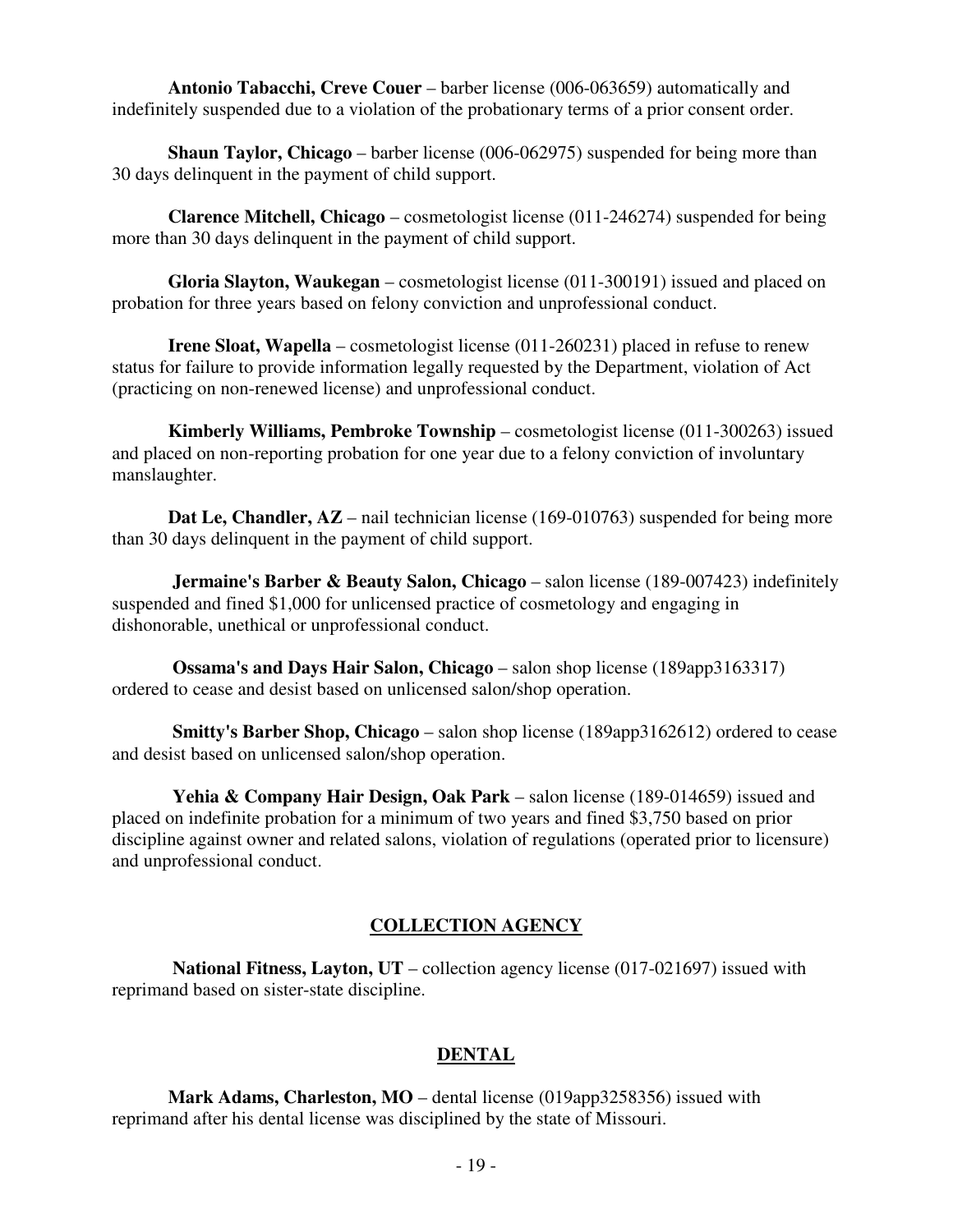**Walter Dawkins, Fairfield** – dental license (019-016225) and dental controlled substance license (319-005859) indefinitely suspended after he diverted controlled substances and plead guilty to multiple federal charges in the US District Court.

 **Wendy Wells, Sterling** – dental license (019-023022) suspended for 15 days, followed by being placed on probation for two years and fined \$3,000 and controlled substance license (319-011952) suspended for two years after aided and abetted unlicensed practice of dentistry and respondent used/or prescribed controlled substances other than for therapeutic purposes.

#### **DETECTIVE, ALARM, SECURITY, FINGERPRINT VENDOR AND LOCKSMITH**

The following individuals' permanent employee registration cards were suspended for being more than 30 days delinquent in the payment of child support:

 **Robert Brady, Carpentersville** – permanent employee registration card (129-291645) revoked and fined \$5,000 due to unlicensed detective practice and failure to comply with Department's Notice of Unlicensed Practice to cease advertising and practicing unlicensed detective work.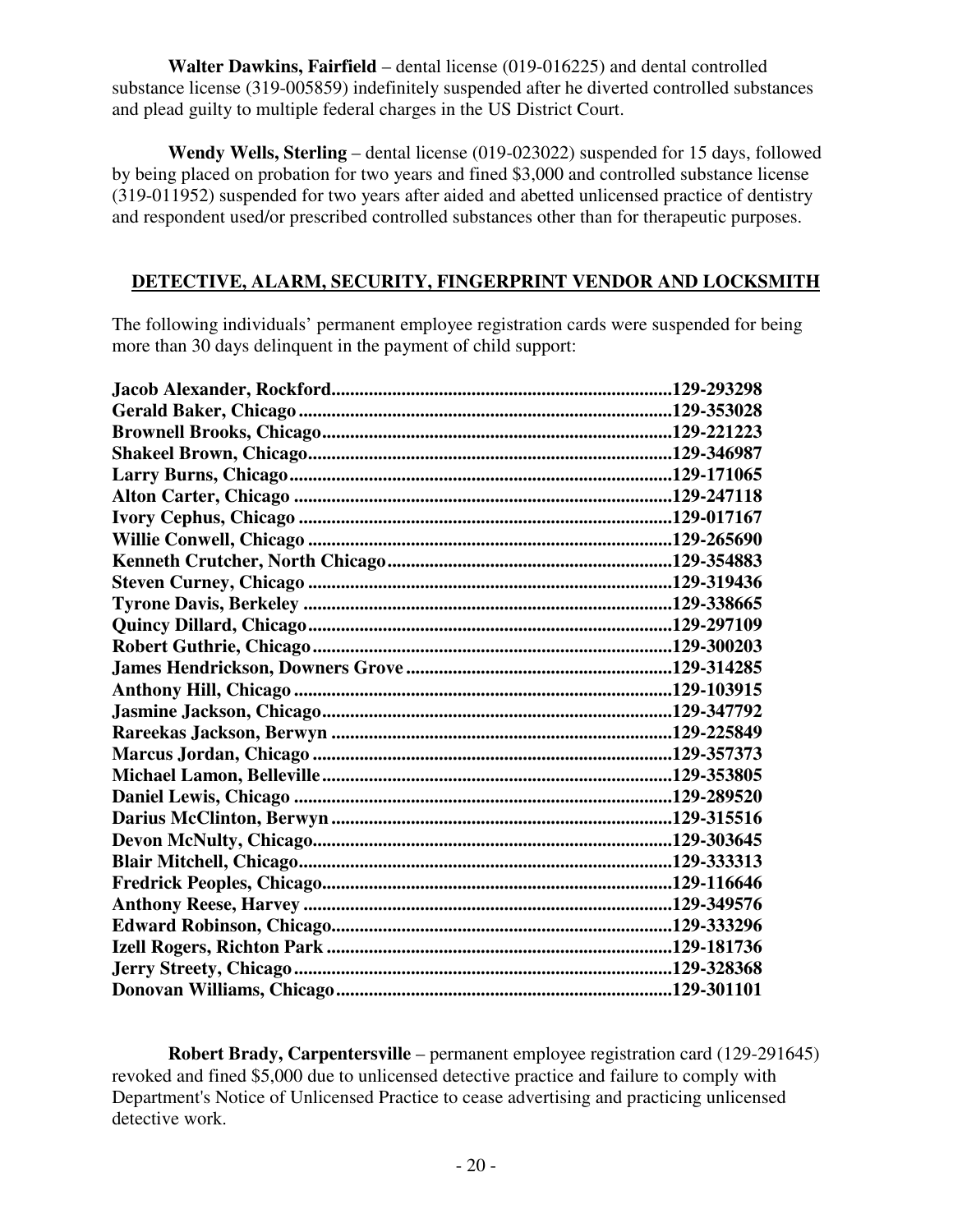**Leroy Butler, Chicago** – permanent employee registration card (129-361794) issued and placed on probation for one year due to criminal conviction.

 **Andre Campbell, Chicago** – permanent employee registration card (129-361793) issued and placed on probation for one year due to criminal conviction.

**Jennifer Clancy, Chicago** – permanent employee registration card (129-361796) issued and placed on probation for three years due to criminal conviction.

 **Curtis Clark, Chicago** – permanent employee registration card (129-361803) issued and placed on probation for three years due to criminal conviction.

 **Steven Davis, Chicago** – permanent employee registration card (129-361791) issued and placed on probation for two years for failure to disclose criminal conviction.

 **Ernest Davis, Chicago** – permanent employee registration card (129-361799) issued and placed on probation for one year due to criminal conviction.

 **Chad Encheff, Poplar Grove** – permanent employee registration card (129-218938) revoked and fined \$10,000 due to unlicensed detective practice and advertising detective services without a license, unethical, unprofessional or dishonorable conduct for falsely claiming to be a park district police officer and threatening members of the public with arrest when he was not a police officer.

 **Aquanita Epps, Chicago** – permanent employee registration card (129-297940) restored to probation for two year effective upon payment of fees and filing of forms.

 **David Fults, Chicago** – permanent employee registration card (129-361790) issued and placed on probation for two years due to criminal conviction.

**Jeffery Grazer, Romeoville** – permanent employee registration card (129-361789) issued and placed on probation for three years due to criminal conviction.

 **Lebron Hale, Chicago** – permanent employee registration card (129-287737) placed in refuse to renew status for failure to appear at a Department conference.

 **Romeca King, Chicago** – permanent employee registration card (129-361792) issued and placed on probation for one year due to criminal conviction.

**Jonathan King, Chicago** – permanent employee registration card (129-361797) issued and placed on probation for two years due to criminal conviction.

 **John Kohlbeck, Crystal Lake** – permanent employee registration card (129-258260) revoked due to felony conviction for aggravated DUI and violation of felony probation.

 **Gabriela Mendoza, Chicago** – permanent employee registration card (129-361802) issued and placed on probation for two years due to criminal conviction.

 **Michael Montalbano, Bloomingdale** – permanent employee registration card (129- 361939) issued and placed on probation for one year due to criminal conviction.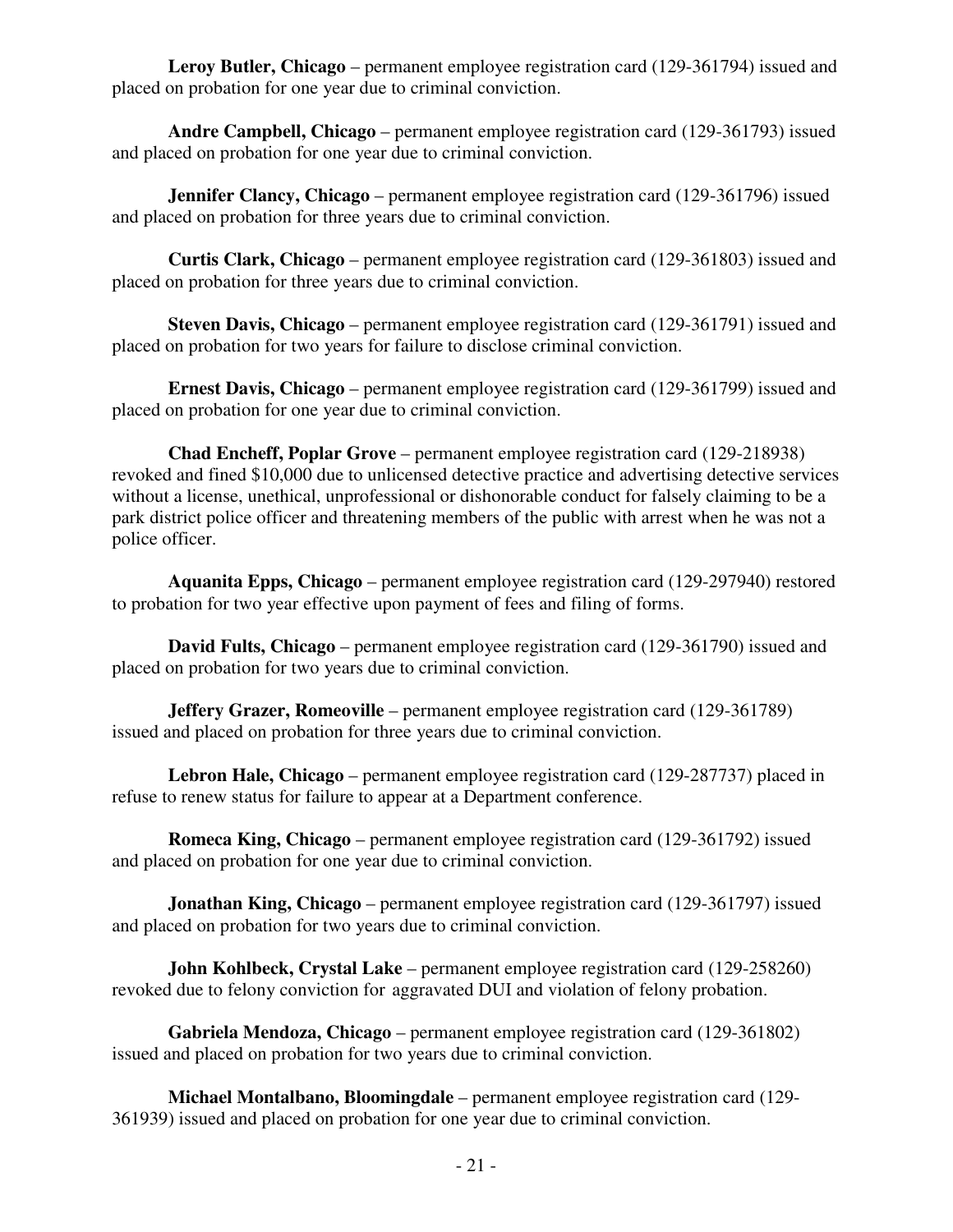**Jose Montoya, Des Plaines** – permanent employee registration card (129-361795) issued and placed on probation for one year due to criminal conviction.

 **Desiree Murray, Chicago** – permanent employee registration card (129-361787) issued and placed on probation for two years due to criminal conviction.

 **Shauna Pettenger, Rockford** – permanent employee registration card (129-361798) issued and placed on probation for one year due to criminal conviction.

 **Albert Trout, Gary, IN** – permanent employee registration card (129-361788) issued and placed on probation for one year due to criminal conviction.

 **Marc Ulysse, Great Lakes** – permanent employee registration card (129-317598) and firearm control card (229-068327) revoked for a minimum of three years for failure to report an arrest within 30 days and failure to return company issued uniform.

**Donne Trotter, Chicago** – firearm control card (229-073820) revoked.

#### **FUNERAL DIRECTORS & EMBALMERS**

**Otto Ali, Chicago** – funeral director and embalmer license (034-011799) revoked and fined \$10,000 due to untrustworthiness in funeral practice, engaging in unethical or unprofessional conduct, failure to accept for or remit monies, Violation of Code or Rules, and failure to provide information to the Department.

#### **MEDICAL**

**Katrina Babcock, Thousand Oaks, CA** – physician and surgeon license (036-093135) reprimanded for prior discipline by the state of Mississippi.

**Sami Bittar, LaGrange** – physician and surgeon license (036-075257) suspended for 15 days, followed by indefinite probation for a minimum of two years and fined \$10,000 for engaging in a personal relationship with a patient and unprofessional interactions with a patient of his practice.

 **Roneen Blank, Chicago** – physician and surgeon license (036-062925) placed on indefinite probation for a minimum of two years and fined \$1,500 due to a boundary violation in pursuing a friendship with a psychiatric patient.

 **Muhammad Choudhry, Bolingbrook** – physician and surgeon license (036-081407) indefinitely suspended for a minimum of three years after respondent physician was convicted of a felony.

 **Shankar Das, Chicago** – physician and surgeon license (036-119559) reprimanded and fined \$1,000 for failure to obtain the required amount of continuing medical education credits.

 **Israel Fernando, Moline** – physician and surgeon license (036-101791) suspended for 90 days, followed by indefinite probation for a minimum of two years and fined \$500 due to a pattern of practice demonstrating incompetence to practice in the field of dermatology.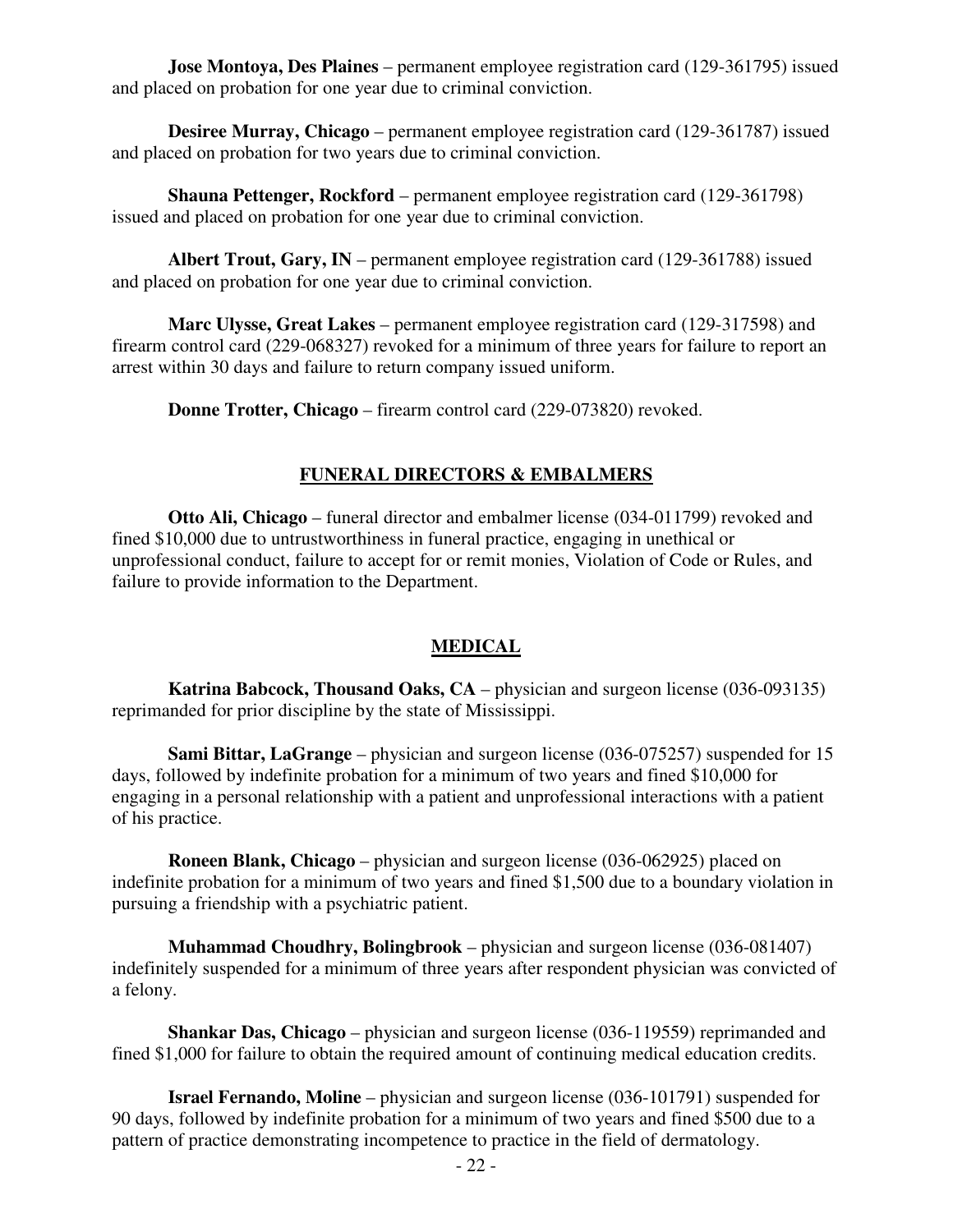**Jacinta Gillis, Fort Meyers, FL** – physician and surgeon license (036-105672) placed in refuse to renew status due to a sister-state discipline in the state of Florida.

 **Yashwant Giri, Crown Point, IN** – physician and surgeon license (036-092396) placed in refuse to renew status due to sister-state discipline in the state of California.

 **Louis Hampers, Dublin, OH** – physician and surgeon license (036-093061) placed in refuse to renew status due to a sister-state discipline in the state of Colorado.

**Ricky Johnson, Blue Mound** – physician and surgeon license (036-072599) suspended for being more than 30 days delinquent in the payment of child support.

 **William Kafin, Glenview** – physician and surgeon license (036-061423) indefinitely suspended for a minimum of three years and fined \$5,000 for engaging in a personal and sexual relationship with a patient.

 **Syed Kazmi, Chicago** – physician and surgeon license (036-118946) indefinitely suspended for a minimum of nine months after committed fraud or misrepresentation when applying for Illinois licensure and received a sister-state disciplinary action in the state of Ohio.

 **Barry Lefkovitch, Quincy** – physician and surgeon license (036-075683 and controlled substance license (336-039014) and temporary medical permit (125-020172) permanently revoked because he was convicted of a criminal battery against a patient in the course of patient care or treatment, including any offense based on sexual conduct or sexual penetration.

 **Frank Madda, Hoffman Estates** – physician and surgeon license (036-051982) reprimanded and fined \$30,000 for overbilling a patient, failing to report disciplinary action by a professional medical society and failing to transfer copies of medical records in a timely manner.

 **Ashok Padhiar, Wintersville, OH** – physician and surgeon license (036-079507) indefinitely suspended for a minimum of one year after was suspended in the Commonwealth of Pennsylvania.

 **Kent Van Why, Moline** – physician and surgeon license (036-095797) placed on indefinite probation for prior discipline by the state of Iowa.

**Jane Vogelmann, Cambridge, UK** – physician and surgeon license (036-088392) placed in refuse to renew status for her failure to comply with the terms and conditions of the Department's Probation.

 **Michael Wagner, Rockford** – physician and surgeon license (036-097924) reprimanded and fined \$1,000 due to prescribing medication outside the scope of his practice and failing to keep proper medical records.

 **Tammie Auer , St. Louis, MO** – (unlicensed) ordered to cease and desist the unlicensed practice of medicine, by administering Juvederm and Botox to several individuals without licensure as a physician and surgeon.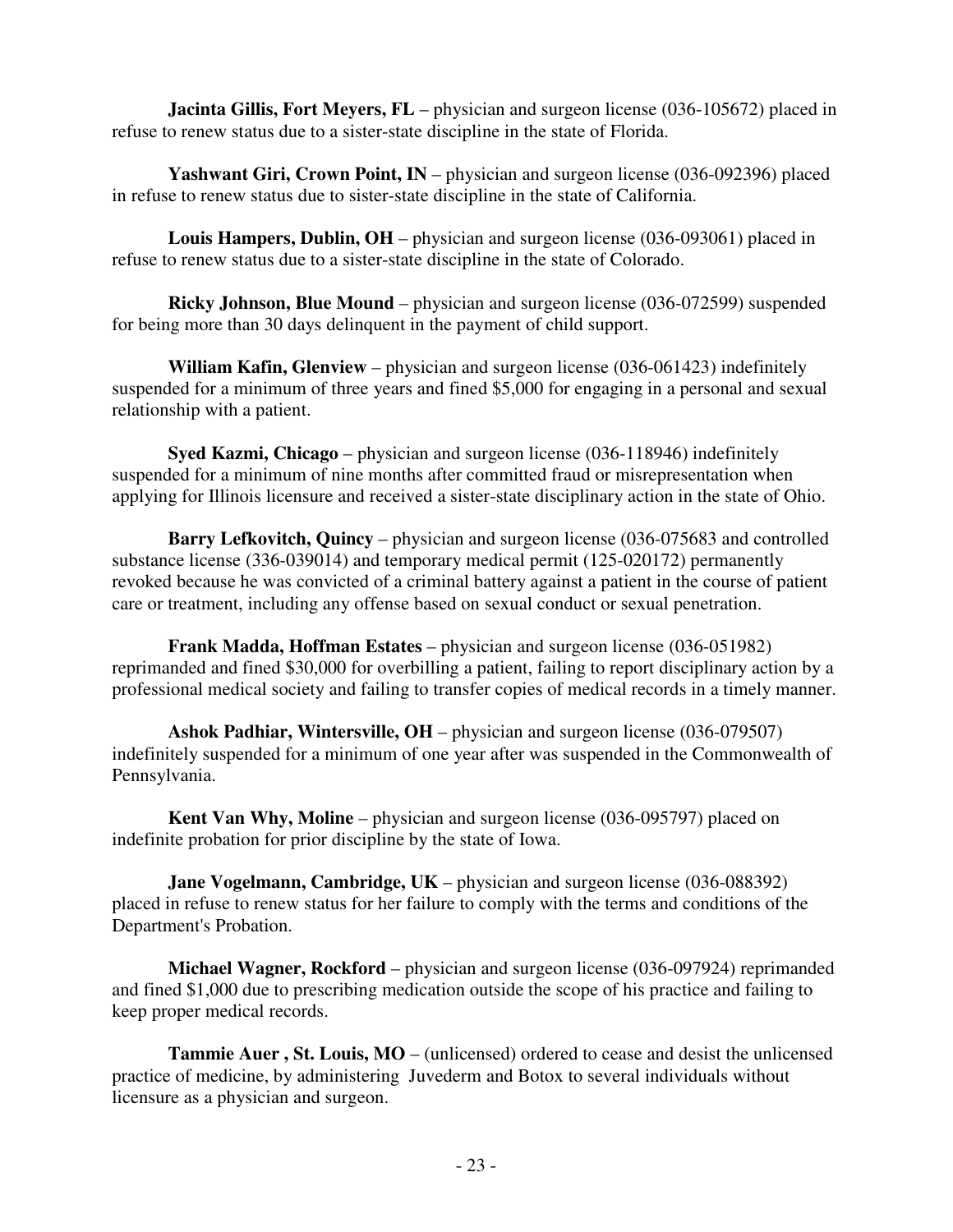**Jacqueline Elliott, Glen Ellyn** – (unlicensed) and **Skin Solutions, Glen Ellyn** – (unlicensed) ordered to cease and desist the unlicensed practice of medicine or advertising that they perform medical procedures such as laser hair removal, mole removal, and treatment of rosacea and Jacqueline Elliott assessed a \$500 civil penalty.

 **Michelle Foster, Algonquin** – (unlicensed) ordered to cease and desist the unlicensed practice of medicine and the use of the Bio-Neuropulse machine on patients because respondent is unlicensed and did treat patients with the Bio-Neuropulse machine.

#### **NURSING**

**Janice Ball, Springfield** – registered nurse license (041-277884) permanently and indefinitely revoked for gross negligence and unprofessional conduct in the practice of nursing.

 **Ronald Gustafson, St. Peters, MO** – registered nurse license (041-319807) placed in refuse to renew status due to a sister-state discipline.

**Jennie McKenzie, Fulton** – registered nurse license (041-260956) restored with reprimand for a prior discipline of her Iowa registered nurse license.

 **Dorothy Millett, Belfair, WA** – registered nurse license (041-294485) indefinitely suspended for a discipline on her state of California registered nurse license.

 **Andrew Nemec, Solano Beach, CA** – registered nurse license (041-358533) indefinitely suspended for a prior discipline of his California registered professional nurse license.

 **Rachel Segneri, Bloomington** – registered nurse license (041-303639) placed on probation for one year and fined \$1,000 for diversion of controlled substances from a hospital.

 **Julie Swanson, Arlington Heights** – registered nurse license (041-198899) placed on indefinite probation after defaulted on an Illinois educational loan and has now entered into a repayment agreement.

 **Rodger Vanhyfte, East Moline** – registered nurse license (041-194141) placed on indefinite probation with work restrictions for a minimum of two years after he pled guilty to misdemeanor Reckless Conduct for having consumed alcohol while on duty.

**James Whittington, Morton Grove** – registered nurse license (041-305142) permanently revoked because he is required, as a part of a criminal sentence, to register under the Sex Offender Registration Act.

 **Kym Anderson, Galesburg** – licensed practical nurse license (043-101321) automatically and indefinitely suspended for a minimum of 12 months for having violated the terms of a Care, Counseling and Treatment Agreement.

 **Alistair Arcenas, Wadsworth** – licensed practical nurse license (043-103572) suspended for being more than 30 days delinquent in the payment of child support.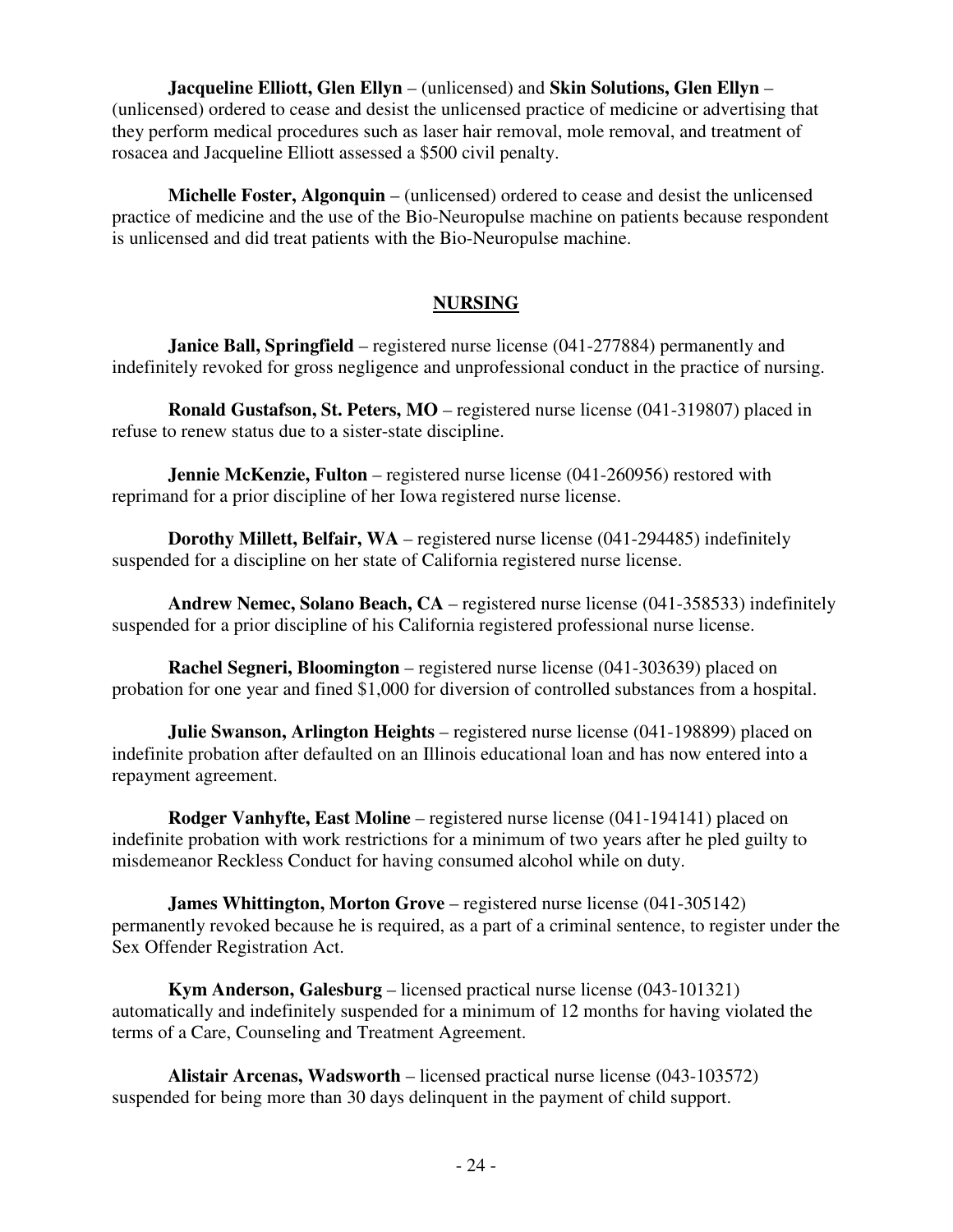**Judy Bright, Virginia** – licensed practical nurse license (043-064714) restored to indefinite probation after defaulted on an Illinois educational loan and has now entered into a repayment agreement.

**Sarah Hazel, Shawneetown** – licensed practical nurse license (043-103046) suspended for six months, followed by non-reporting probation for one year for failure to report termination and for giving controlled substances to another individual for other than medical therapeutic purposes.

 **Stephanie Huffman, Grand Tower** – licensed practical nurse license (043-071810) placed in refuse to renew status due to a sister-state discipline.

 **Daniel Moffett, Bloomington** – licensed practical nurse license (043-079158) automatically, indefinitely suspended for a minimum of 12 months for having violated the terms of a Care, Counseling and Treatment Agreement.

#### **NURSING HOME ADMINISTRATOR**

 **Kathleen Bradley, Lockport** – nursing home administrator license (044-004826) placed in refuse to renew status for failing to respond to a continuing educational audit requirement.

 **Bartholomew Quick, Springfield** – nursing home administrator license (044-003738) placed in refuse to renew status for failing to respond to a continuing educational audit requirement.

#### **PHARMACY**

 **Christopher Storlie, Carbondale** – pharmacy technician license (049-206793) indefinitely suspended for filing false records in the practice of pharmacy.

#### **PHYSICAL THERAPY**

 **Ahmad Naeem, Chicago** – physical therapist license (070-013531) suspended for being more than 30 days delinquent in the payment of child support.

### **REAL ESTATE**

 **Roger Jenisch, Bloomingdale** – real estate managing broker license (471-013357) suspended for being more than 30 days delinquent in the payment of child support.

 **Sandro Rodriguez, St. Charles** – real estate broker license (475-111333) and application for managing real estate broker license (471app3218342) denied and **International Embassy Realty, Inc., Elgin** - real estate broker corporation license (478-011849) revoked for violating the terms of a disciplinary order and for a series of misrepresentations and actions involving the failure to remit money belong to others, failing to perform terms of brokerage agreements, failing to promote the best interests of a client, and engaging in dishonorable, unethical, and unprofessional conduct.